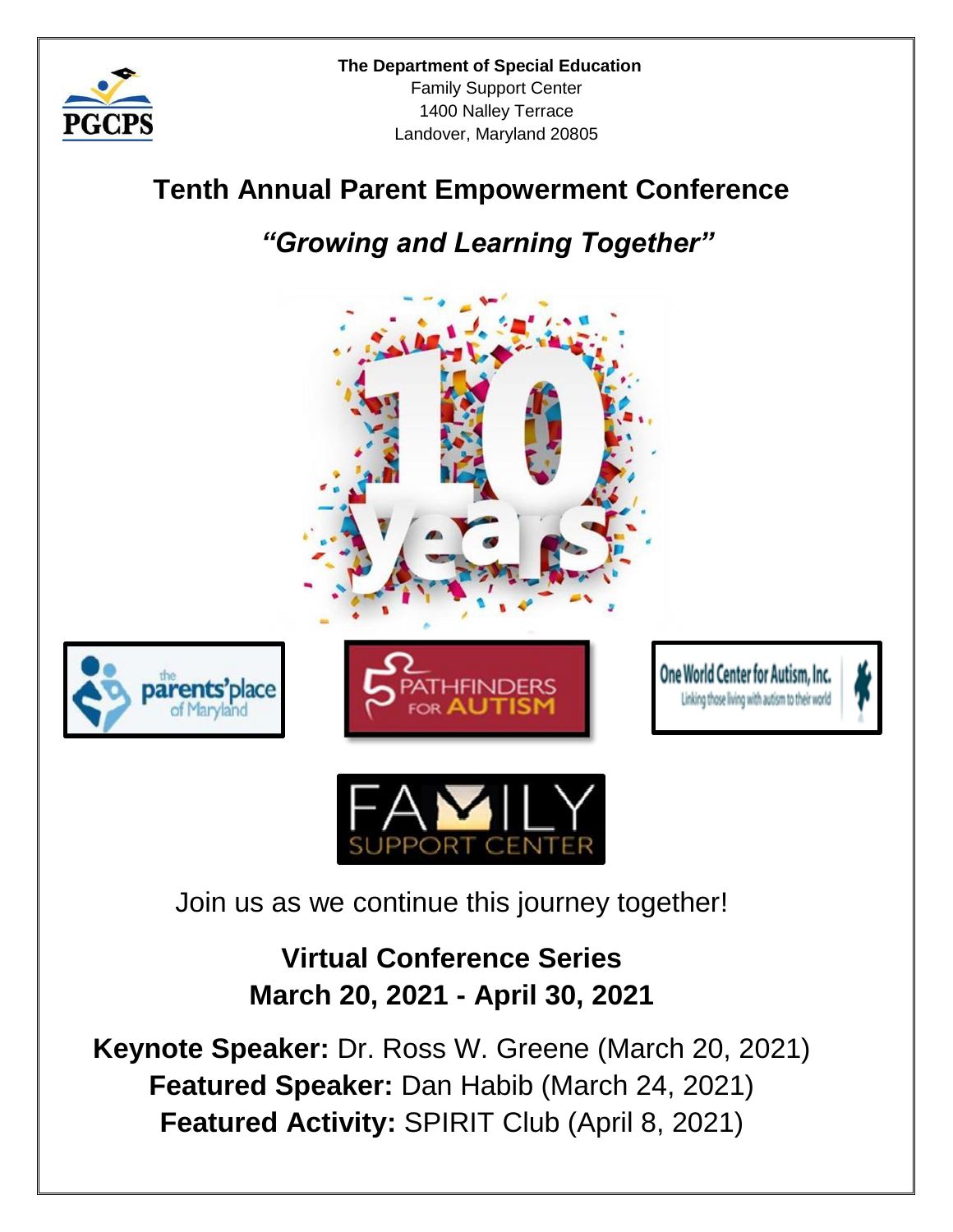# **Schedule of Events**

| <b>Speaker</b>                                              | <b>Title of</b><br><b>Presentation</b>                                                                                    | <b>Date</b>       | <b>Time</b>                  | <b>Target</b><br><b>Audience</b>                             | <b>Format</b>        | <b>Zoom Registration Link</b>                                                                      |
|-------------------------------------------------------------|---------------------------------------------------------------------------------------------------------------------------|-------------------|------------------------------|--------------------------------------------------------------|----------------------|----------------------------------------------------------------------------------------------------|
| Dr. Ross<br>Greene -<br><b>Conference</b><br><b>Keynote</b> | Collaborative &<br>Proactive<br>Solutions: Moving<br>From Power and<br>Control to<br>Collaboration and<br>Problem-Solving | March<br>20, 2021 | $10:00$ a.m. -<br>12:00 p.m. | Families                                                     | Live                 | https://pgcps-<br>org.zoom.us/meeting/register/tZIqfuiv<br>qzIpGdyK2nZjmIkAQmRAeJynv3S<br>W        |
| Catherine<br>Francoeur                                      | <b>Discover PGCPS</b><br>and Prince<br>George's County<br><b>Memorial Library</b><br>System<br><b>Resources</b>           | March<br>22, 2021 | 6:30 p.m. -<br>7:30 p.m.     | <b>Families</b>                                              | Live and<br>Recorded | https://pgcps-<br>org.zoom.us/meeting/register/tZAp<br>cuGqpz4tHtYPpXn5FSbLt0mhclP<br><b>TikFT</b> |
| <b>Scott</b><br>Showalter                                   | Understanding<br>Trauma: Its<br>Impact on the<br><b>Brain and</b><br>Resiliency                                           | March<br>23, 2021 | $6:30$ p.m. -<br>8:00 p.m.   | Parents,<br>Caregivers,<br>and the<br>Education<br>Community | Live                 | https://pgcps-<br>org.zoom.us/meeting/register/tZlvc<br>-mppj4oGNDWzviP9wN2cuR6-<br>GO9ryEB        |
| Dr. Dan<br>Habib -<br><b>Featured</b><br><b>Speaker</b>     | <b>Creating A Culture</b><br>of Inclusion<br>Through Film                                                                 | March<br>24, 2021 | 6:30 p.m. -<br>8:00 p.m.     | Parents<br>and<br>Caregivers                                 | Live                 | https://pgcps-<br>org.zoom.us/meeting/register/tZUI<br>duGrqz8rHNMVVwgHCJgcXWnW<br>74Ph1x5t        |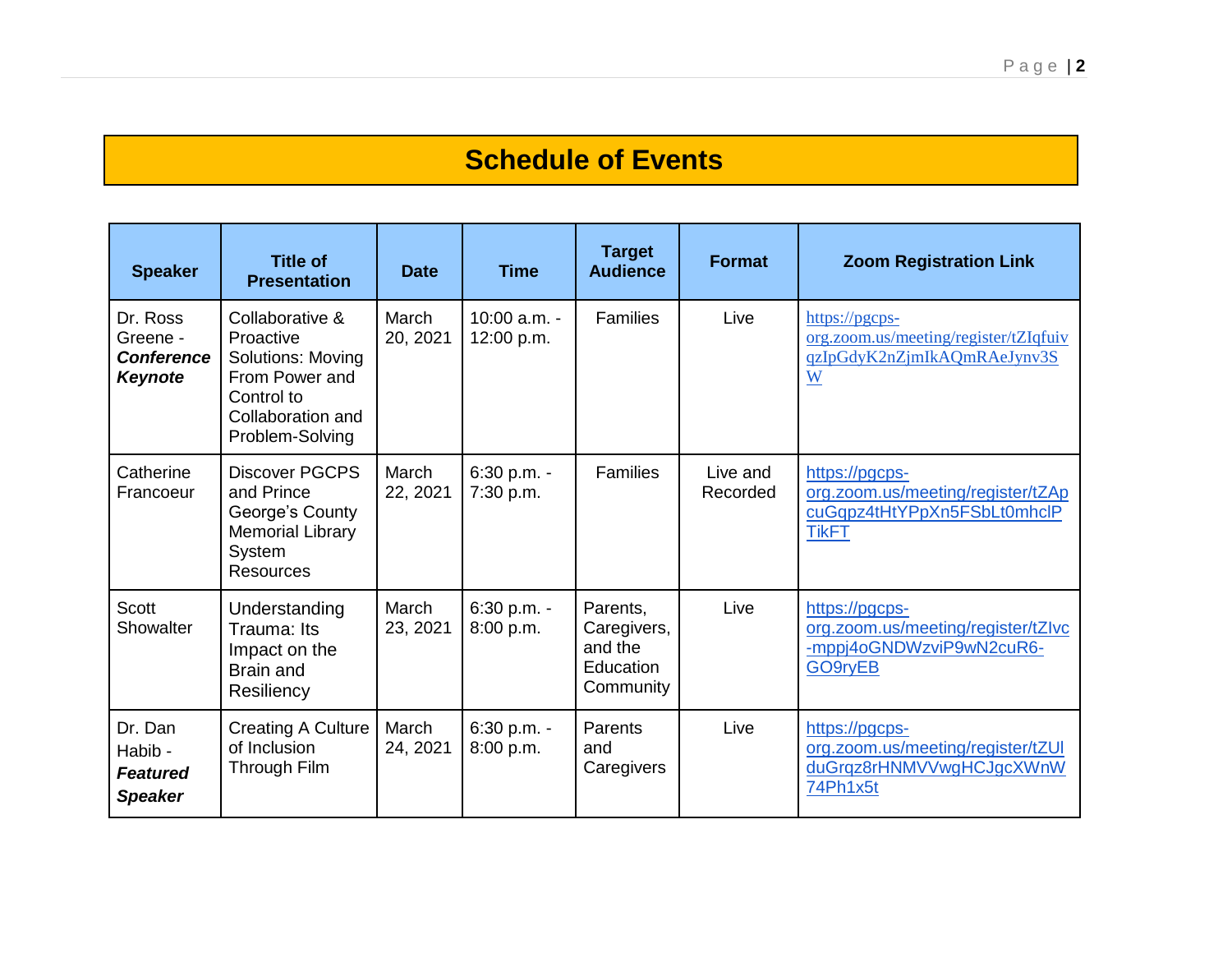| <b>Speaker</b>                                      | <b>Title of</b><br><b>Presentation</b>                                                        | <b>Date</b>       | <b>Time</b>                                                | <b>Target</b><br><b>Audience</b>                                                           | <b>Format</b>                                                              | <b>Zoom Registration Link</b>                                                                            |
|-----------------------------------------------------|-----------------------------------------------------------------------------------------------|-------------------|------------------------------------------------------------|--------------------------------------------------------------------------------------------|----------------------------------------------------------------------------|----------------------------------------------------------------------------------------------------------|
| Terlene D.<br>Terry-Todd                            | Cruising the<br>Caribbean                                                                     | March<br>27, 2021 | 10:00 a.m. -<br>10:30 a.m.                                 | Early<br>Childhood<br>through<br>2nd Grade                                                 | Live<br>(recorded<br>link available<br>for 1 week<br>after<br>performance) | https://us02web.zoom.us/meeting/r<br>egister/tZArce6vpzMtGdagXwoPf<br>QMg8F-2neZ4HJIC                    |
| Dr. Jennifer<br>Love                                | <b>Getting Your</b><br><b>Bounce Back:</b><br><b>Building Family</b><br>Resilience            | April 6,<br>2021  | 6:30 p.m. -<br>7:30 p.m.                                   | Parents<br>and<br>Caregivers                                                               | Live and<br>Recorded                                                       | https://pgcps-<br>org.zoom.us/meeting/register/tZcs<br>ce-grzopHtbh01qRr2S-<br>E3cNKuopfT49              |
| Jennifer<br>Holloway                                | TextHelp ®<br>Read&Write at<br>Home                                                           | April 7,<br>2021  | 10:00 a.m.-<br>11:00 a.m.<br>Or<br>6:30 p.m.-<br>7:30 p.m. | Parents of<br><b>Students</b><br>with the<br><b>Text To</b><br>Speech<br>Accommod<br>ation | Live                                                                       | https://pgcps-<br>org.zoom.us/meeting/register/tZMu<br>ceyurzlqH9b-<br>vyAgn5Cnib42WkvEZs3Q              |
| <b>ReThink</b><br><b>SEL</b>                        | Self-Care is NOT<br>Selfish!                                                                  | April 7,<br>2021  | 6:30 p.m. -<br>7:30 p.m.                                   | Parents<br>and<br>Caregivers                                                               | Live and<br>Recorded                                                       | https://pgcps-<br>org.zoom.us/meeting/register/tZEr<br>$C--$<br>urD0vHt36oW_1QPKkaH58tjb4P6<br><b>vR</b> |
| <b>SPIRIT Club</b><br>- Featured<br><b>Activity</b> | Introduction to<br><b>SPIRIT Club:</b><br>virtual tour,<br>followed by 60-<br>minute exercise | April 8,<br>2021  | 6:30 p.m. -<br>8:00 p.m.                                   | Children                                                                                   | Live                                                                       | https://pgcps-<br>org.zoom.us/meeting/register/tZMp<br>$fu-$<br>prjsuHd0l4NoqGTwVdpSRR91voc<br>Dr        |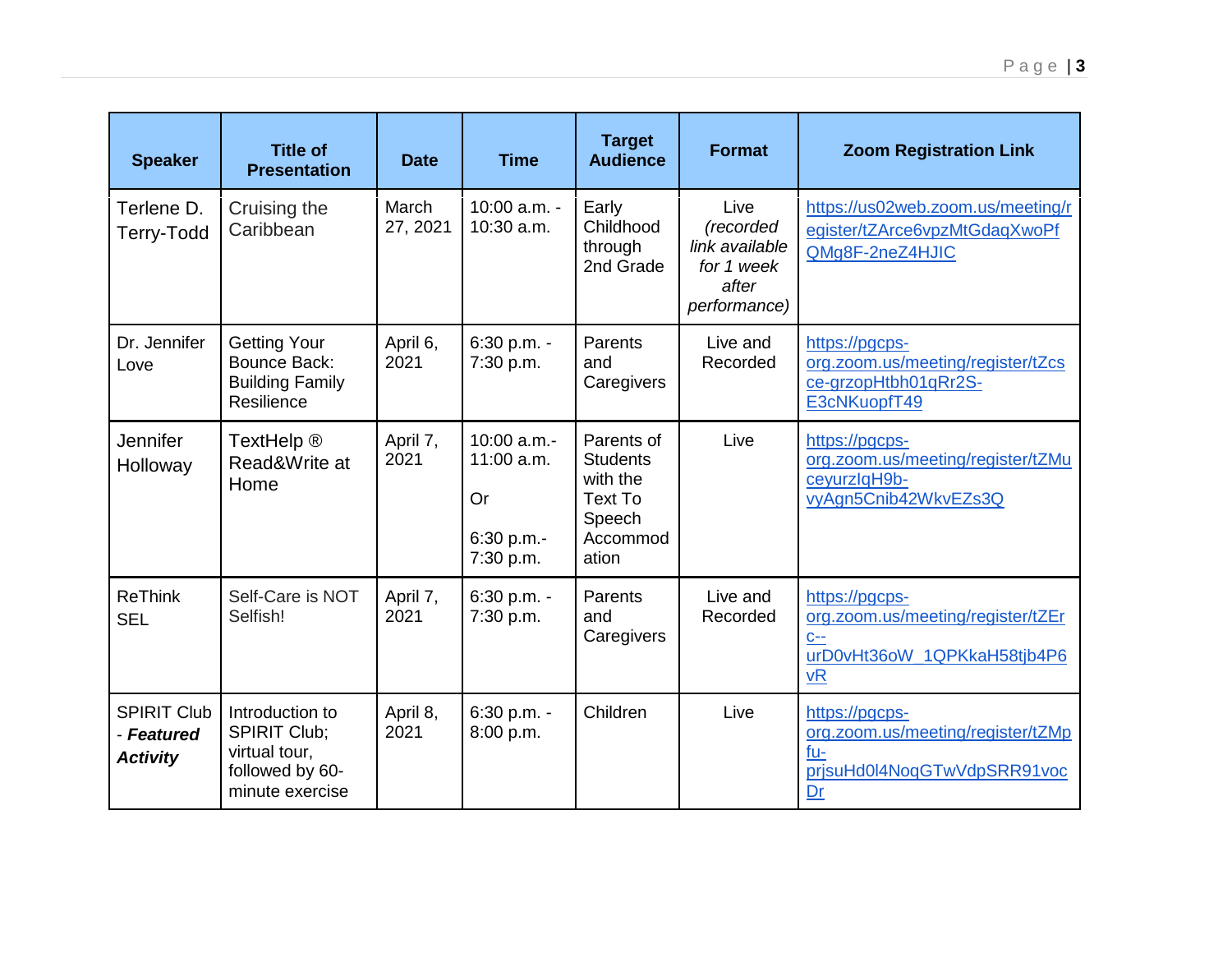| <b>Brittany</b><br>Pinkney                  | Supports for<br><b>Students with</b><br>Autism in the<br><b>Hybrid Learning</b><br>Model             | April 8,<br>2021  | 6:30 p.m. -<br>8:00 p.m.       | Parents<br>and<br>Caregivers                                               | Live                                                                       | https://pgcps-<br>org.zoom.us/meeting/register/tZUo<br>f--prT8qHtzlld3fzawSyc8e3nEbJV-<br>$\underline{\mathsf{w}}$ |
|---------------------------------------------|------------------------------------------------------------------------------------------------------|-------------------|--------------------------------|----------------------------------------------------------------------------|----------------------------------------------------------------------------|--------------------------------------------------------------------------------------------------------------------|
| Kofi Dennis                                 | I like to be me<br>When I grow<br>up!                                                                | April 10,<br>2021 | $10:00$ a.m. -<br>$10:30$ a.m. | Early<br>Childhood<br>through<br>2nd Grade<br>Parents<br>and<br>Caregivers | Live<br>(recorded<br>link available<br>for 1 week<br>after<br>performance) | https://us02web.zoom.us/meeting/r<br>egister/tZ0lcOCupj8rHNFNuU3X2<br>RNIXh2OOY8sMo6K                              |
| Dr. Sheila<br>Jackson                       | How to Build<br><b>STRONG Home-</b><br>School<br>Partnerships                                        | April 13,<br>2021 | 6:30 p.m. -<br>8:00 p.m.       | Parents<br>and<br>Caregivers                                               | Live                                                                       | https://pgcps-<br>org.zoom.us/meeting/register/tZwp<br>ceGhrToqHdfXh5u9sNtp5h32c4yF<br><b>UnNo</b>                 |
| Laura K.<br>Sibbald                         | Exploring<br>Executive<br><b>Function: Building</b><br>Independent<br>Thinking Skills in<br>Children | April 16,<br>2021 | 6:30 p.m. -<br>7:30 p.m.       | Parents<br>and<br>Caregivers                                               | Live                                                                       | https://pgcps-<br>org.zoom.us/meeting/register/tZcv<br>$d -$<br>GhrzsjGNEDQdigJysTVMjcnzFgfR<br>Wa                 |
| Dr. Paula<br>Schauer<br>and Pauline<br>Dunn | DHOH-<br>Language and<br>Communication In<br>the General<br><b>Education Setting</b>                 | April 19,<br>2021 | 6:30 p.m. -<br>7:30 p.m.       | Families of<br>students<br>who are<br>Deaf and<br>Hard of<br>Hearing       | Live and<br>Recorded                                                       | https://pgcps-<br>org.zoom.us/meeting/register/tZEr<br>$C--$<br>urD0vHt36oW_1QPKkaH58tjb4P6<br><b>vR</b>           |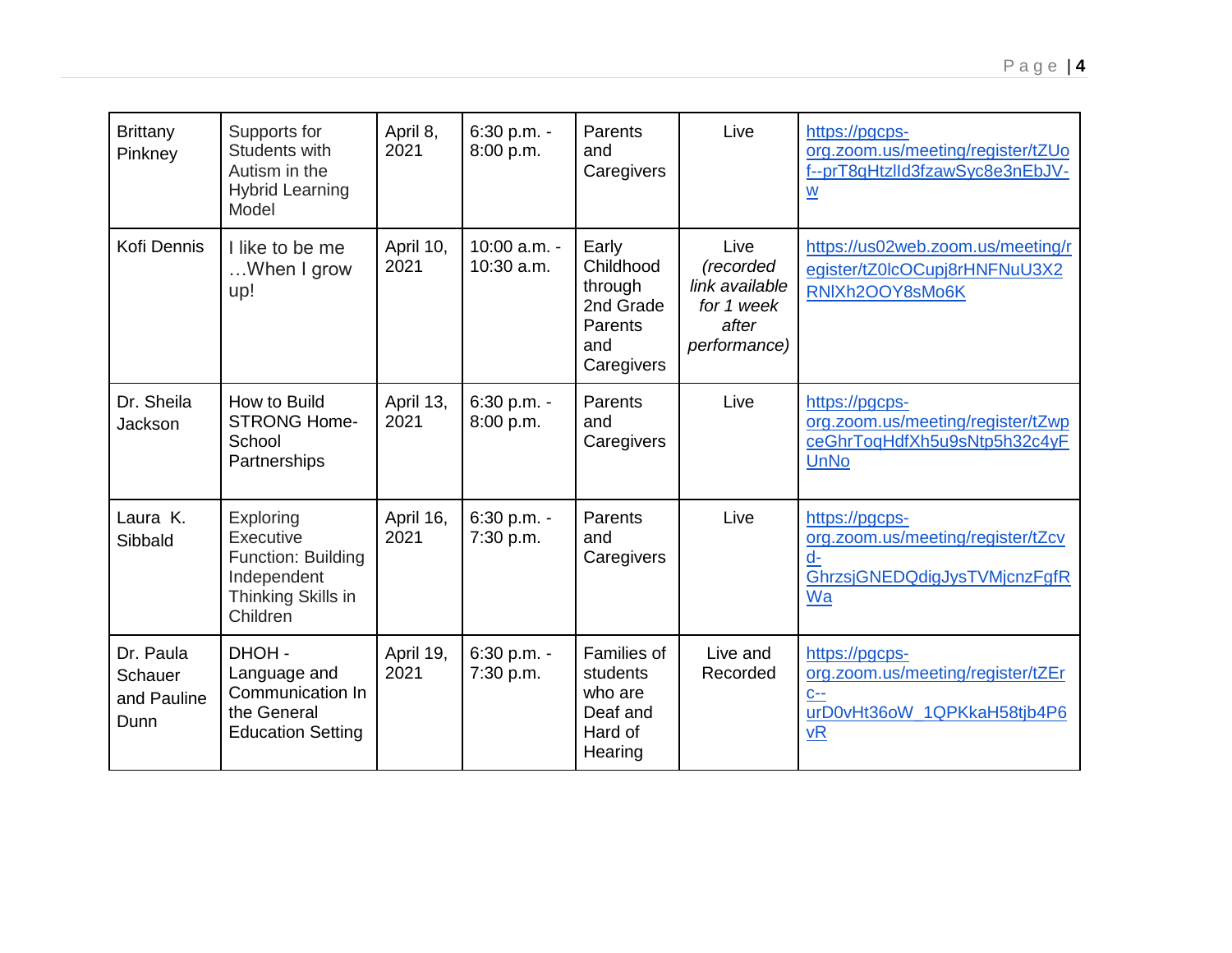| <b>Trish Kane</b><br>and Neal<br>Lichter           | 1 in 52 has<br>AutismWho Do<br>You Know?                                                                             | April 19,<br>2021 | Presentation<br>56 Minutes | Parents<br>and<br>Caregivers                                         | Pre-recorded         | https://youtu.be/-KWrYcrorlw                                                                |
|----------------------------------------------------|----------------------------------------------------------------------------------------------------------------------|-------------------|----------------------------|----------------------------------------------------------------------|----------------------|---------------------------------------------------------------------------------------------|
| Andrea<br><b>Burrell</b>                           | Five Tips for<br>Incorporating<br>Wellness and<br>Self-Care<br><b>Throughout Your</b><br>Day                         | April 14,<br>2021 | 6:30 p.m. -<br>7:30 p.m.   | Parents<br>and<br>Caregivers                                         | Live and<br>recorded | https://pgcps-<br>org.zoom.us/meeting/register/tZUq<br>cOuvrDopG9L2IX-g8MAg-<br>tlXnsn8j5X9 |
| <b>Trish Kane</b><br>and Neal<br>Lichter           | When They<br>Wander or Run<br>Away                                                                                   | April 20,<br>2021 | Presentation<br>51 Minutes | Parents<br>and<br>Caregivers                                         | Pre-recorded         | <b>When They Wander or Run Away</b>                                                         |
| Maya<br>Yamada                                     | Language<br>Deprivation and<br>the Academic Gap<br>of Deaf and Hard<br>of Hearing<br><b>Students</b>                 | April 20,<br>2021 | 6:30 p.m. -<br>7:30 p.m.   | Families of<br>students<br>who are<br>Deaf and<br>Hard of<br>Hearing | Live                 | https://pgcps-<br>org.zoom.us/meeting/register/tZMu<br>ceyurzlqH9b-<br>vyAgn5Cnib42WkvEZs3Q |
| Dr. Jackie<br>Gordon and<br>Takisha<br>Ubiera      | <b>Supporting Your</b><br>Child with a<br><b>Reading Disability</b><br>& Reading<br>Resources You<br>Can Use at Home | April 21,<br>2021 | 6:00 p.m. $-$<br>8:00 p.m. | Parents<br>and<br>Caregivers                                         | Live and<br>Recorded | https://pgcps-<br>org.zoom.us/meeting/register/tZUp<br>ce2vqDgiHNNfZq4NLx3jJnN7DDY<br>vGPM7 |
| Robert<br>Parkinson<br>and<br>MaryAnn<br>Pickering | Language and<br>Communication:<br>Closing the<br>Language Gap                                                        | April 23,<br>2021 | 6:30 p.m. -<br>7:30 p.m.   | Families of<br>students<br>who are<br>Deaf and<br>Hard of<br>Hearing | Live and<br>Recorded | https://pgcps-<br>org.zoom.us/meeting/register/tZMk<br>f-<br>ivqT4sG9OXIgJqllsl09iSQ4gX41IE |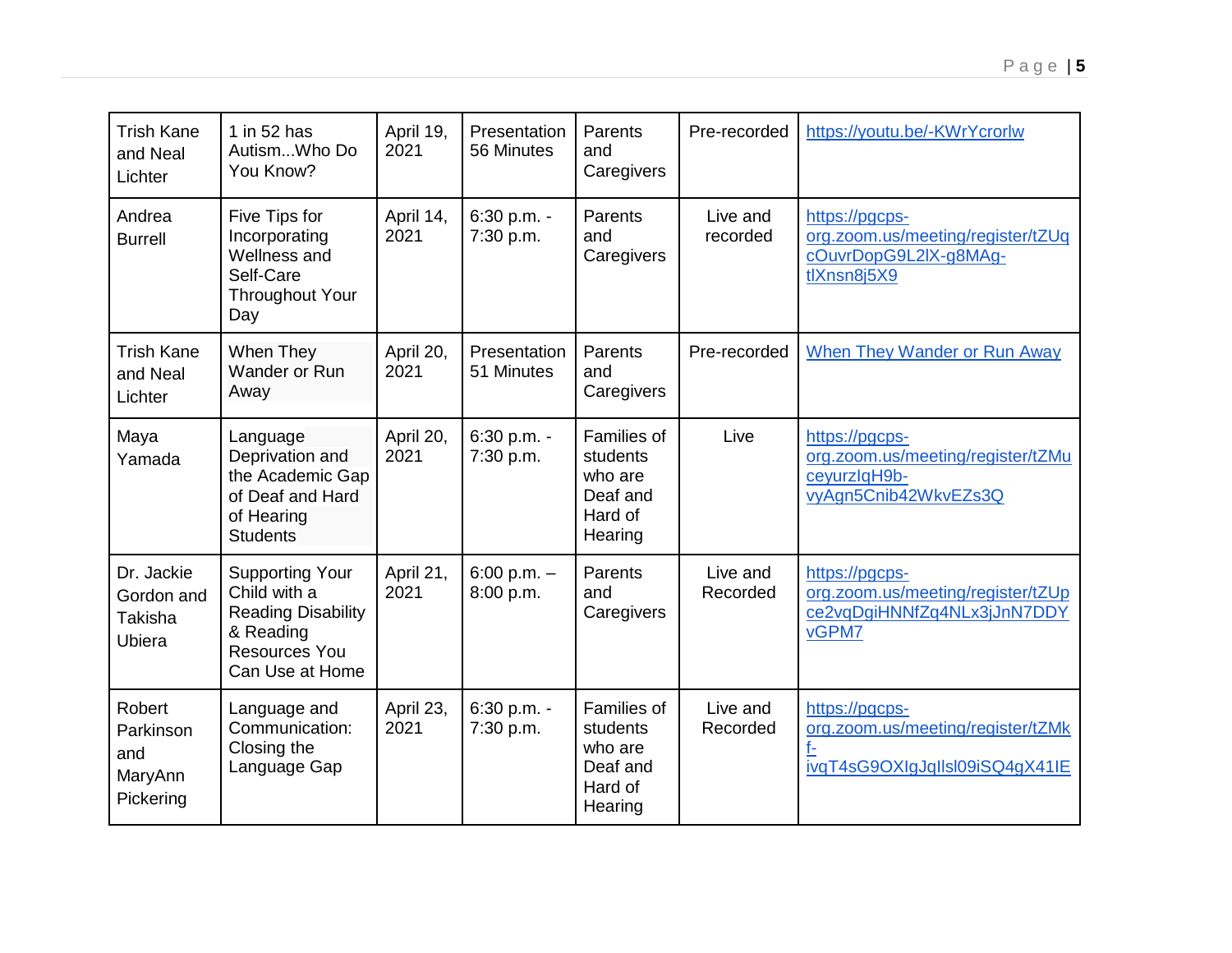| <b>Jared Ciner</b>                             | <b>Fitness</b>                                                           | April 26,<br>2021 | $6:30 p.m. -$<br>7:30 p.m. | <b>Families</b><br>and<br>Children | Live                 | https://pgcps-<br>org.zoom.us/meeting/register/tZUlf<br>uuuqTMrHdL64_jSZfaimRCPrvSr<br>$M_9u$                 |
|------------------------------------------------|--------------------------------------------------------------------------|-------------------|----------------------------|------------------------------------|----------------------|---------------------------------------------------------------------------------------------------------------|
| Marlo<br>Lemon and<br>Gicel<br>Martinez        | Family<br>Engagement                                                     | April 27,<br>2021 | 6:30 p.m. -<br>7:30 p.m.   | Parents<br>and<br>Caregivers       | Live and<br>Recorded | https://pgcps-<br>org.zoom.us/meeting/register/tZYo<br>cu6tpzMvHdf9l3VquCAjoKvREI6rK<br>f7F                   |
| Marlo<br>Lemon and<br>Gicel<br><b>Martinez</b> | Learn the Signs,<br><b>Act Early</b>                                     | April 28,<br>2021 | 6:30 p.m. -<br>7:30 p.m.   | Parents<br>and<br>Caregivers       | Live and<br>Recorded | https://pgcps-<br>org.zoom.us/meeting/register/tZwk<br><u>d-</u><br>yspj0iHtCD2ehupJddYzcPQqi69ko<br><u>p</u> |
| Sarah<br>Wayland,<br>Ph.D.                     | The Rumble Rage<br>Cycle: How to<br>Help Your Child<br>with Big Emotions | April 29,<br>2021 | 6:30 p.m. $-$<br>8:00 p.m. | Parents<br>and<br>Caregivers       | Live and<br>Recorded | https://pgcps-<br>org.zoom.us/meeting/register/tZcpf<br>uyvqiltGNVoqCWj10FYdOq8OxgA<br>GR4                    |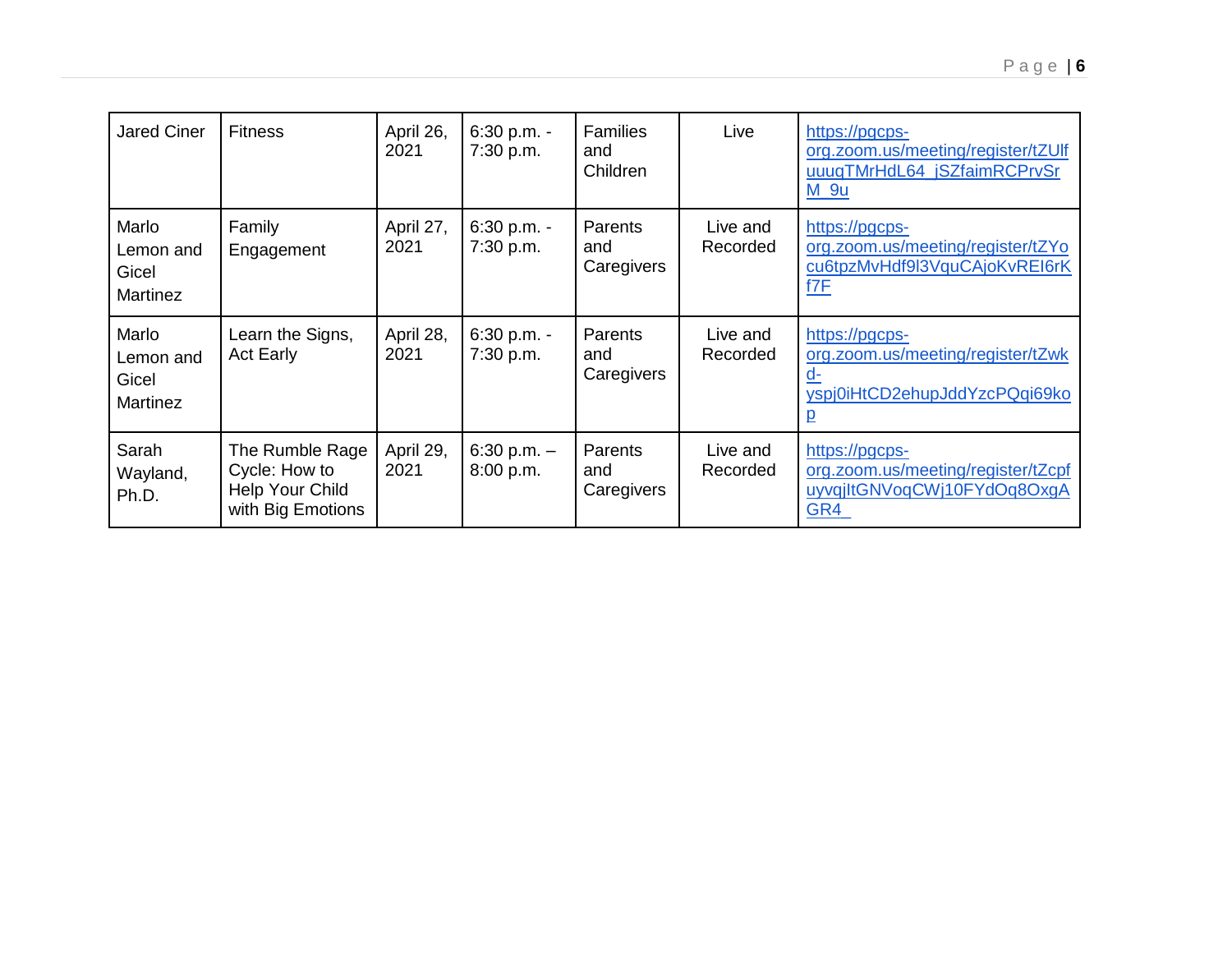# **Session Descriptions**

**Session Title:** Collaborative & Proactive Solutions: Moving From Power and Control to Collaboration and Problem-Solving

**Presenter:** Dr. Ross Green

**Description**: This is the evidence-based model Dr. Ross Greene described in his influential books *The Explosive Child*, *Lost at School*, *Lost & Found*, and *Raising Human Beings*. The Collaborative and Proactive Solutions (CPS) model has transformed thinking and practices in countless families, schools, inpatient psychiatric units, and residential and juvenile detention facilities throughout the world, and has been associated with dramatic reductions in adult-child conflict, challenging behaviors, disciplinary referrals, detentions, suspensions, seclusions, and physical, chemical, and mechanical restraints. The model represents a significant departure from discipline-as-usual: it focuses on solving problems rather than on modifying behavior, emphasizes collaborative rather than unilateral solutions, encourages proactive rather than reactive intervention, de-emphasizes diagnostic categories, and provides practical, research-based tools for assessment and intervention. Participants in this workshop will leave with an understanding of the underpinnings of the model, its refinements over the past 8-10 years, and practical assessment and intervention tools that can be brought back to and used in these diverse settings.

**Session Title:** Discover Prince George's County Public Schools (PGCPS) and Prince George's County Memorial Library System Resources

**Presenter**: Catherine Francoeur

**Description**: Overwhelmed by everything that is available on the internet? This workshop will introduce you to reliable, trustworthy, and vetted resources provided by PGPCS and the public libraries to help your child (and you!) with their educational and entertainment needs.

**-------------------------------------------------------------------------------------------------------------------------------**

**-------------------------------------------------------------------------------------------------------------------------------**

**Session Title:** Understanding Trauma: Its Impact on the Brain and Resiliency

**Presenters:** Scott Showalter & Dr. Tarik Harris

**Description:** Adverse Childhood Experiences (ACEs) are traumatic or stressful experiences, such as abuse or neglect, that occur during childhood or adolescence. ACEs can harm a child's brain and its development, which can lead to long-term negative health and social outcomes. Armed with powerful new insights into how toxic stress changes the physiology of early brain development, we can begin to find sustainable solutions to childhood trauma by empowering resilient, self-healing communities. This presentation is designed to support widespread awareness, promote understanding, and empower communities to improve health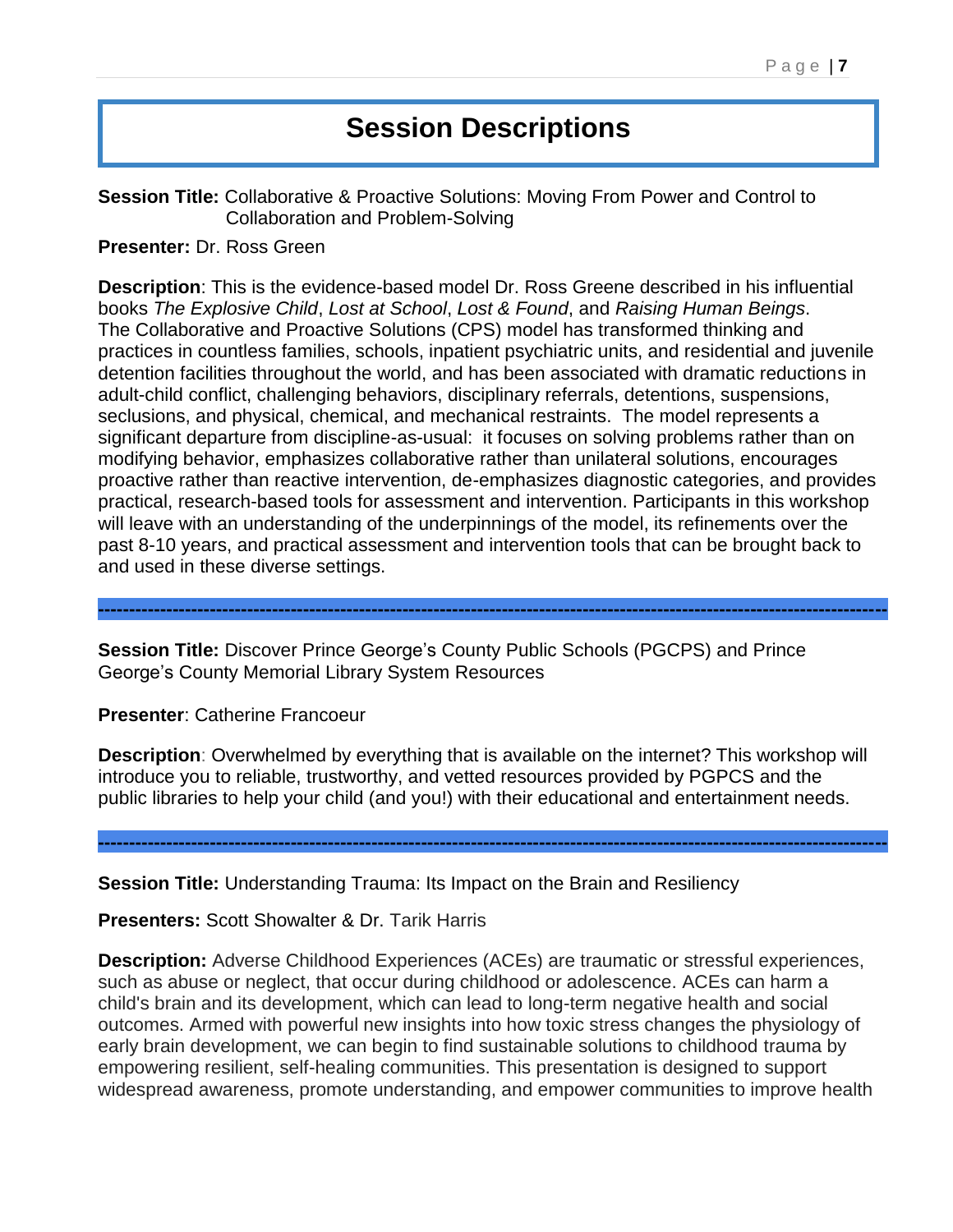and well-being throughout society.

**Session Title:** "Creating a Culture of Inclusion through Film"

**Presenters**: Dr. Dan Habib, Filmmaker

**Description:** Drawing from his personal parenting experience and from conversations with thousands of families and educators around the country, documentary filmmaker and parent-advocate Dan Habib will lead an interactive discussion and share powerful film clips with attendees. Habib's presentation focuses on strategies for building self-determination in kids with disabilities; supporting effective transitions from preschool through adulthood; and strengthening collaboration between families, students, and educators. Habib's presentation and films vividly show the innovative educational approaches that help students with physical, intellectual, and emotional/behavioral disabilities to succeed.

**-----------------------------------------------------------------------------------------------------------------------------**

**----------------------------------------------------------------------------------------------------------------------------**

#### **Session Title:** I LIKE TO BE ME...WHEN I GROW UP!

**Presenter:** Kofi Dennis, Wolf Trap Master Teaching Artist

**Description:** Join Kofi as parents and their babies help to bring their favorite books, rhymes, and songs to life with movement, instruments, scarves, and streamers, singing and dancing together! Wolf Trap Institute Family Involvement Workshops are led by Wolf Trap Teaching Artists and bring young children and their siblings, parents, and caregivers together through shared arts experiences.

**----------------------------------------------------------------------------------------------------------------------------**

**Session Title:** Getting Your Bounce Back: Building Family Resilience

**Presenter:** Dr. Jennifer Love, E.D., Supervisor, Language Access & Engagement Office of Interpreting & Translation

#### **Description:**

Facing challenges and experiencing certain stressors in our day-to-day lives is a normal part of family growth and development. Resilience is how we are able to respond to these challenges and stressors. In this session, participants will explore critical protective and promotive factors centered around building family resilience. Participants will also engage in reflective activities to support preparedness to effectively manage stressful situations, promoting healthy and positive outcomes.

**----------------------------------------------------------------------------------------------------------------------------**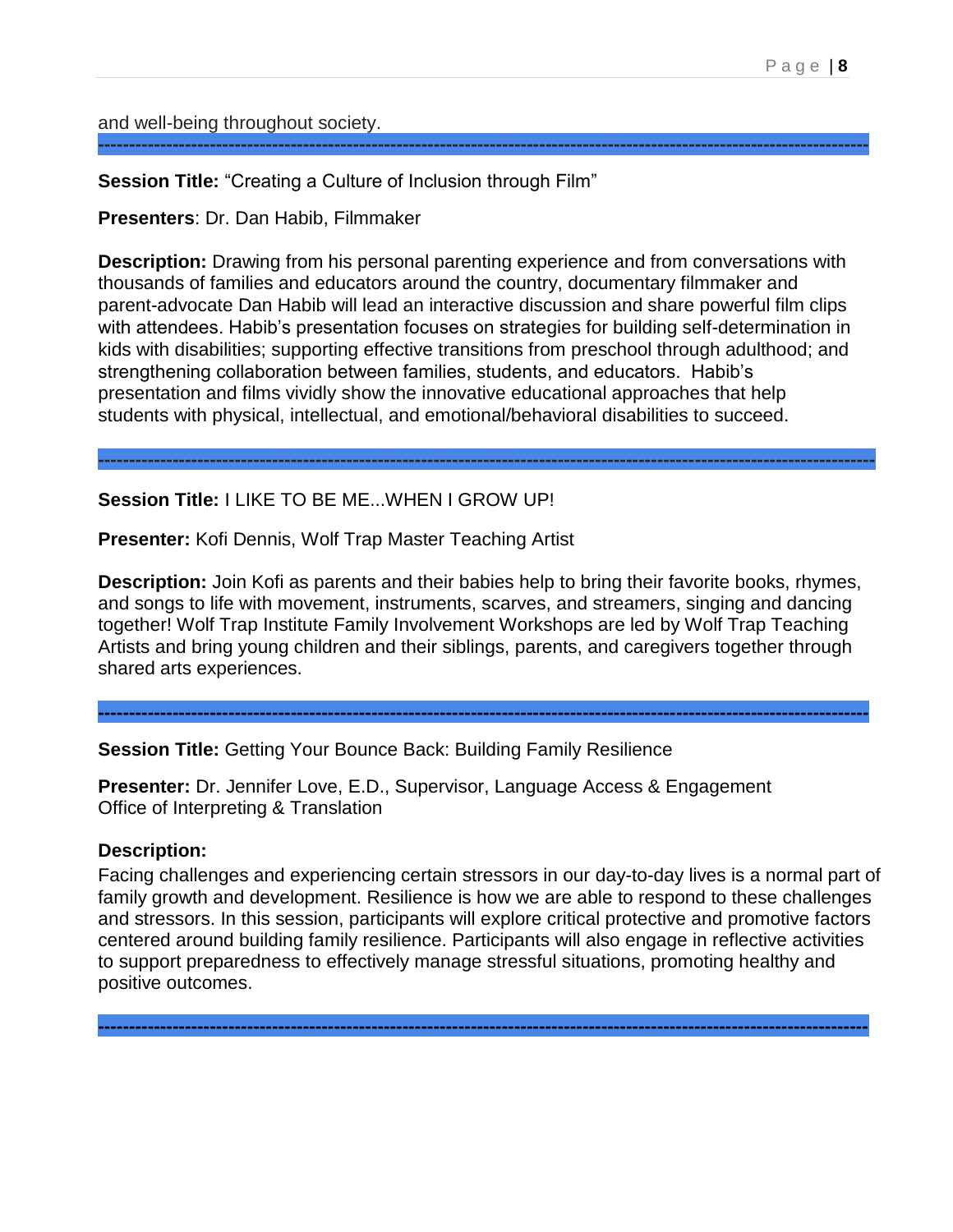**Session Title:** TextHelp ® Read&Write at Home

**Presenter:** Jennifer Holloway, Instructional Specialist, Assistive Technology & Accessibility

**Description:** If your child is receiving a Text-To-Speech accommodation as identified on his/her Individualized Education Program (IEP), then this session is for you. Come learn about how to use Texthelp® Read & Write for Google Chrome. Texthelp® Read & Write for Google Chrome is a literacy support tool that offers help with everyday tasks like reading text out loud, understanding unfamiliar words, and focus tools like dual highlighting.

**----------------------------------------------------------------------------------------------------------------------------**

**Session Title:** Self-Care is NOT Selfish!

**Presenter:** Colleen Carroll, Professional Services Manager, Rethink Ed

**Description:** In this workshop, you will discuss why self-compassion is so important and learn strategies to take care of yourself during these challenging times. You will explore how to intentionally practice self-compassion strategies. You will also learn additional stress management strategies and tips to help support your own personal wellness and those around you.

**--------------------------------------------------------------------------------------------------------------------------**

**Session Title:** Introduction to SPIRIT Club & Exercise

**Presenter:** Jared Ciner, Founder, and Director of SPIRIT Club

**Description:** Join SPIRIT Club's Founding Director, Jared Ciner, as he takes you on a virtual tour and leads you through a total-body fitness class designed for people with and without disabilities! SPIRIT Club offers virtual and in-person classes and personal training that ensure fitness is accessible for everyone. Trainers employ an integrated exercise environment that supports people with and without disabilities. This live class, offered just for Prince George's County Public Schools, requires no equipment other than a chair.

**--------------------------------------------------------------------------------------------------------------------------**

**Session Title:** Supports for Students with Autism in the Hybrid Learning Model

**Presenter:** Brittany Pinkney, M.A., C.A.S, NCSP, School Psychologist

**Description**: This workshop will cover strategies and considerations for families as students with autism return to their school buildings. We will specifically discuss the supports that can assist students with this transition and their academic programming.

**------------------------------------------------------------------------------------------------------------------------**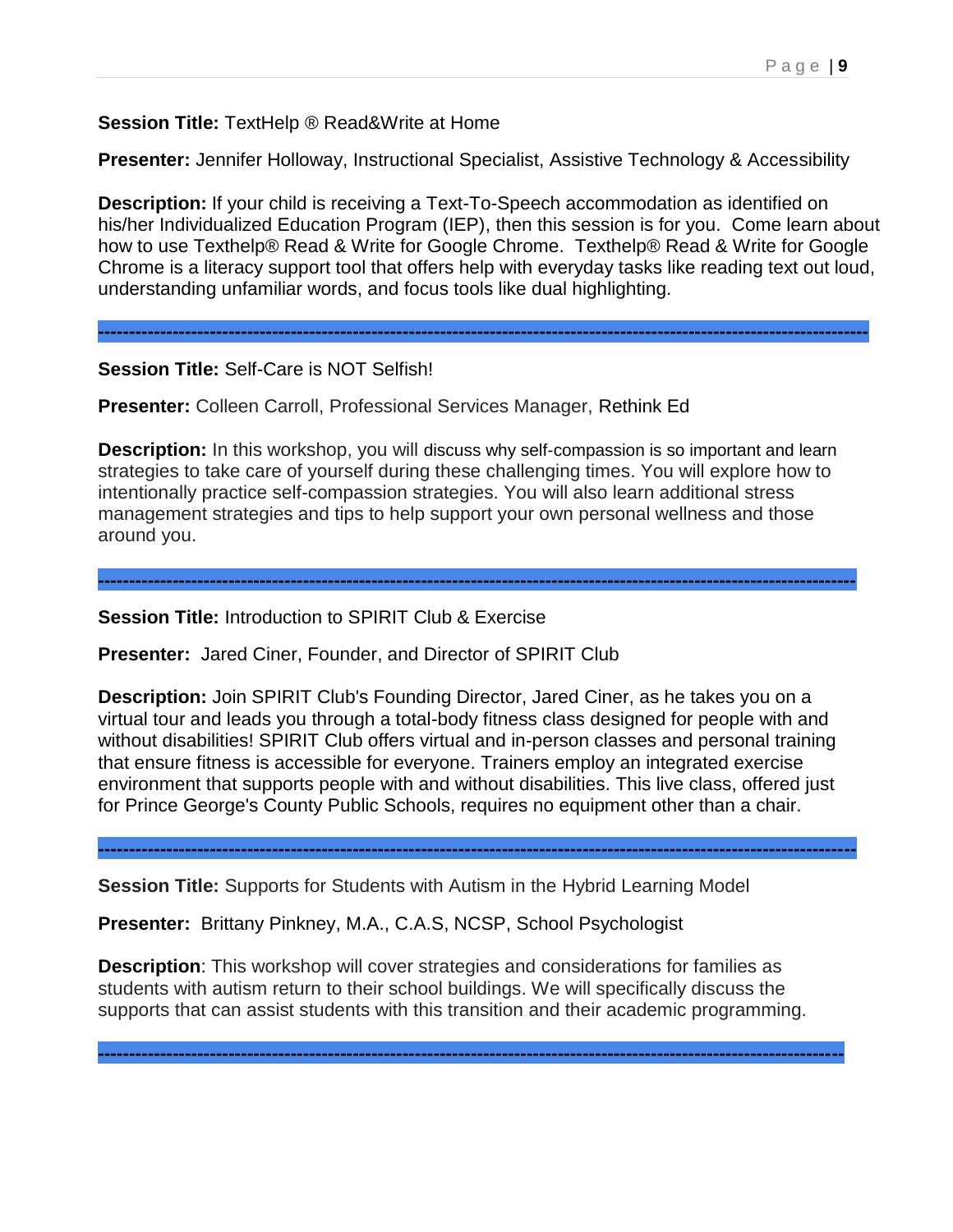**Session Title:** Cruising the Caribbean

**Presenter:** Terlene D. Terry -Todd, DC/MD/VA Wolf Trap Master Teaching Artist

**Description**: Join Ms. T on a trip to the sunny West Indies, a journey full of songs, dances, and stories. You and your family will take an imaginary voyage to the seashore and a Caribbean marketplace while exploring props and costumes, which bring songs and dances from the Caribbean to life. Wolf Trap Institute Family Involvement Workshops are led by Wolf Trap Teaching Artists and bring young children and their siblings, parents, and caregivers together through shared arts experiences.

**-----------------------------------------------------------------------------------------------------------------------**

**Session Title:** How to Build STRONG Home-School Partnerships

**Presenter:** Dr. Sheila Jackson, Ed.D. - Director, Department of Family and School Partnerships

**Description**: Developing a good relationship with your child's teacher will make it easier for you to share concerns and work together to help your child succeed. Let's review some tips for building and maintaining a STRONG partnership. Parents are the key!!

**Session Title:** Five Tips for Incorporating Wellness and Self-Care throughout Your day

**----------------------------------------------------------------------------------------------------------------------**

**Presenter:** Andrea Burrell, NBCT, M.A., Special Education Instructional Specialist Office of Instructional Supports, Assessment, and Accountability; Department of Special Education

**Description**: During this interactive workshop focused on self-care, participants will have the opportunity to identify ways in which stress shows up in their lives; explore and practice practical self-care tips for stress reduction; and, engage in a gentle, relaxing yoga flow. Participants should dress comfortably, have a yoga mat and a journal (or note-taking app) handy.

**-----------------------------------------------------------------------------------------------------------------------**

**Session Title:** Exploring Executive Function: Building Independent Thinking Skills in Children

**Presenter:** Laura Sibbald, M.A., CCC-SLP

**Description**: Executive function is described as the "management system of the brain". Participants will explore the components of executive function and learn how to build and support these skills to enable increased independence in children.

**----------------------------------------------------------------------------------------------------------------------**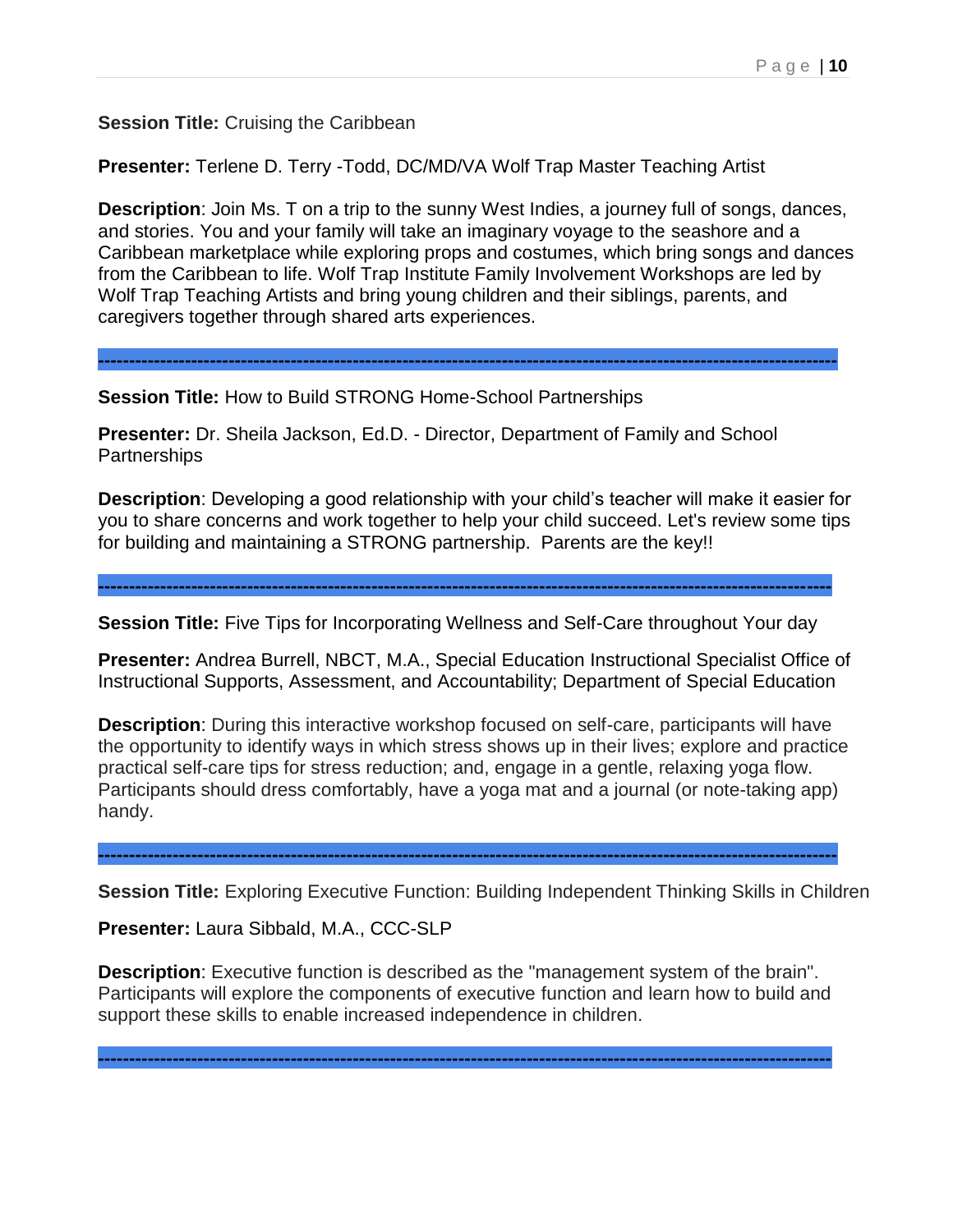**Session Title:** Educating Deaf and Hard of Hearing Children in the Mainstream: Factors That Increase Success

**Presenter:** Dr. Paula Schauer and Pauline Dunn

**Description**: In this workshop, we will discuss best practices and strategies for increasing parent and student engagement and home-school connection to improve academic outcomes. For oral Deaf and Hard of Hearing students. Methods for fostering independence in the care and usage of hearing assistive devices and developing the self-advocacy and compensatory skills needed to access the hearing environment will also be addressed.

**-----------------------------------------------------------------------------------------------------------------------**

**Session Title:** 1 in 52 has Autism...Who Do You Know?

**Presenter:** Trish Kane and Neal Lichter

**Description**: 1 in 52 children in Maryland are diagnosed with Autism Spectrum Disorder (ASD). Undoubtedly, you are interacting with someone with autism whether in your home, your neighborhood, your school, or your workplace. Understanding ASD is one way to improve your interactions with someone on the spectrum. Our presentation will provide a practical and experiential opportunity for you to learn strategies and tips for success.

**---------------------------------------------------------------------------------------------------------------------------**

**Session Title:** When They Wander or Run Away

**Presenter:** Trish Kane and Neal Lichter

**Description**: The statistics are frightening. Forty-nine percent (49%) of children with autism and 26.7% individuals with intellectual/developmental disabilities elope (often from a safe environment); more than 1/3 cannot communicate their name, address, or phone number; and, 71% of deaths related to wandering are caused by drowning. This webinar addresses reasons why individuals might elope as well as safety preventive measures parents and caregivers can put into place.

**---------------------------------------------------------------------------------------------------------------------------**

**Session Title:** Language Deprivation in Deaf and Hard of Hearing Students, Academic Gap, Solutions & Strategies

#### **Presenter:** Maya Yamada

**Description**: Participants will have an opportunity to actively engage online in understanding what language deprivation is and the impact it has on Deaf/Hard of Hearing students' academic gap. The second part of the presentation will involve solutions and strategies to prevent language deprivation.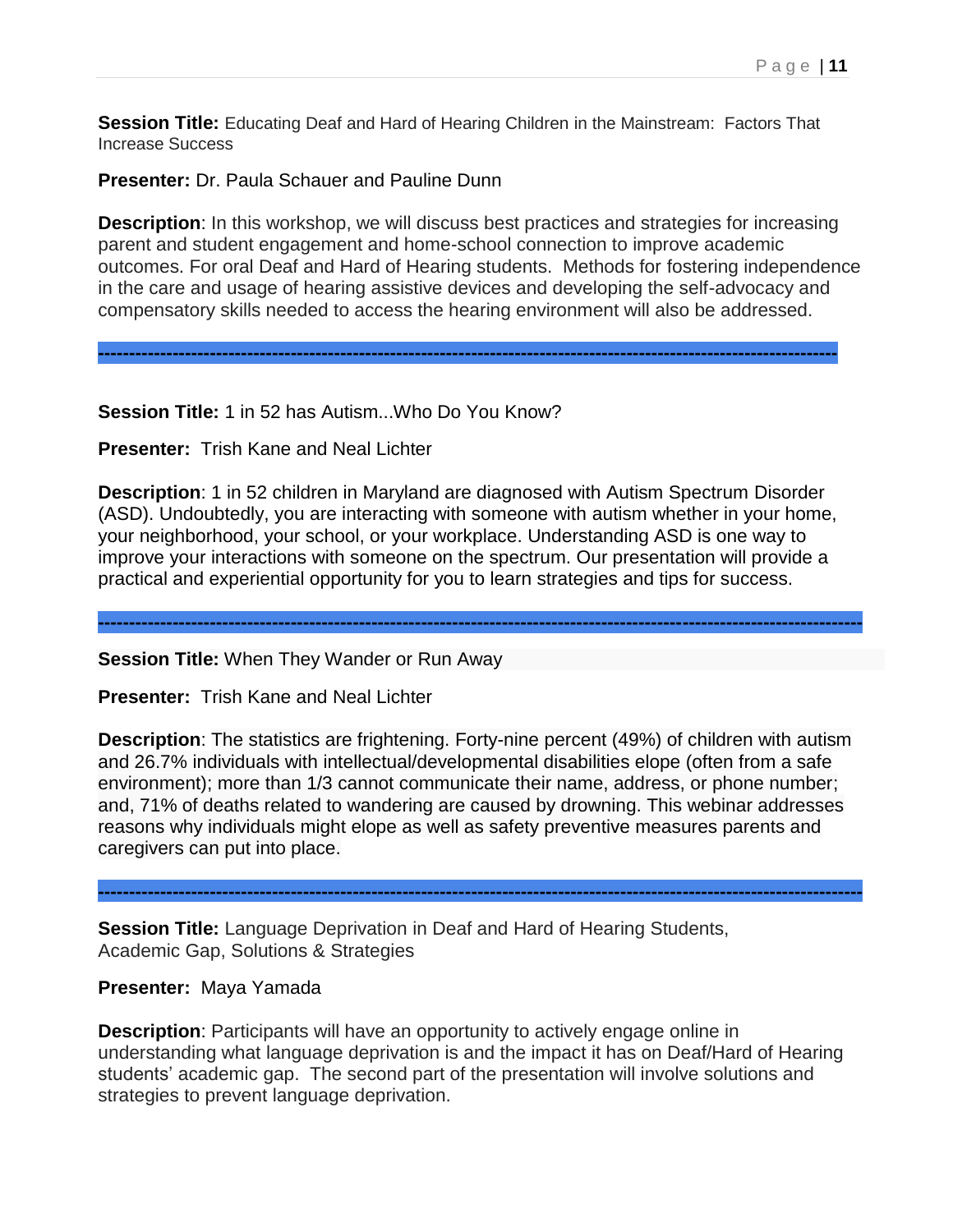**Session Title:** Supporting Adolescent Students with a Reading Disability

**Presenter:** Dr. Jackie Gordon and Takisha Ubiera

**Description**: Participants will gain an understanding of Specific Learning Disability in the area of reading as well as Dyslexia. The presenters will share best-practice strategies used by classroom teachers to help students improve their reading skills. Parents will also be provided with strategies and resources to support their adolescent students with reading at home.

**-------------------------------------------------------------------------------------------------------------------------**

**--------------------------------------------------------------------------------------------------------------------------**

**Session Title:** Language Gaps & My Deaf / Hard of Hearing Child

**Presenter:** Robert Parkinson and MaryAnn Pickering

**Description**: Hear from parents, teachers, and students about the challenges experienced and the opportunities accessed on their journey to developing language proficiency. For a child who is Deaf or hard of hearing, what strategies will ensure fluency in English? What are the ways by which parents and caregivers can help their children significantly improve their language skills and how critical is this for success in all other courses they will take? Join us for this reflection and discourse and be prepared to have your say.

**-------------------------------------------------------------------------------------------------------------------------**

**Session Title:** Family Yoga with SPIRIT Club

**Presenter:** Marcela Garro

**Description**: Join Marcela from SPIRIT Club as she leads you through a total-body fitness class designed for people with and without disabilities! SPIRIT Club offers virtual and inperson classes and personal training that ensure fitness is accessible for everyone, and trainers employ an integrated exercise environment that supports people with and without disabilities. This live total body workout class, offered just for Prince George's County Public Schools, requires no equipment other than a chair.

**-------------------------------------------------------------------------------------------------------------------------**

**Session Title:** Family Engagement

**Presenter:** Marlo Lemon and Gicel Martinez

**Description**: Do you want to learn more about how to be more engaged in your students' schooling? This workshop will give you ideas and suggestions as well as discuss barriers and challenges parents may face. Join us for a candid discussion on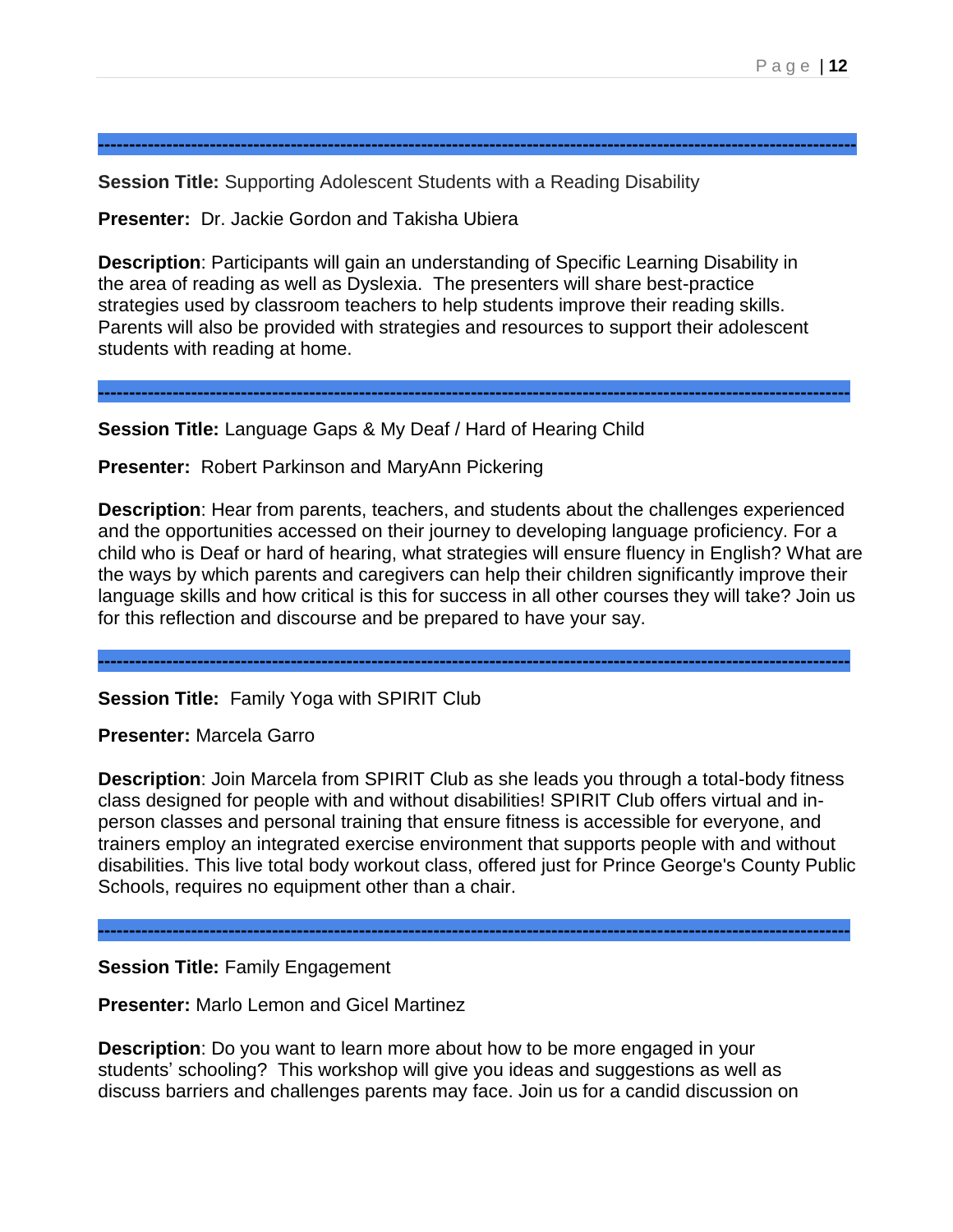how we can be more engaged in our school communities. When our children see us actively participating, it increases student achievement.

**--------------------------------------------------------------------------------------------------------------------------**

**Session Title:** Learn the Signs, Act Early

**Presenter:** Marlo Lemon and Gicel Martinez

**Description**: An introduction for parents on how you can follow your child's development by watching how he or she plays, learns, speaks, and acts. Learn which milestones your child should reach between birth and 5 years and what to do if you are concerned about your child's development.

**--------------------------------------------------------------------------------------------------------------------------**

**Session Title:** The Rumble Rage Cycle: How to Help Your Child with Big Emotions

**Presenter:** Sarah Wayland, Ph.D.

**Description**: When your child is losing it, there are predictable stages they go through – from rumble through rage to recovery. If you have a child who is easily or unpredictably triggered to fight, flight, or freeze, it's hard to know how to respond. In this presentation, Dr. Sarah Wayland will explain why meltdowns are not purposeful behavior – they are neurologically based and need to be addressed as an involuntary response to something in the environment that the individual is having trouble with. Learn to identify the behaviors that indicate that a child is starting to rumble and how to handle it. If you can't address the rumble, learn how to identify the signs of a rage, and how to avoid making that worse. Learn why restraint is not helpful during a rage, and what to do to help your child safely get through it to recovery.

# **Presenter Bios**

### **Andrea Burrell**

Andrea Burrell is a passionate and driven educator of 20 years. Throughout her career, she has held several leadership roles in Prince George's County Public Schools, including Special Education Chairperson, Central Office Mentor Teacher, National Board of Professional Teaching Certification Cohort Lead and Mentor. She is currently a Special Education Instructional Specialist with Prince George's County Public Schools who develops, facilitates, coaches, and monitors the professional learning of district personnel charged with educating students with disabilities. Andrea is also a certified Social-Emotional Learning Facilitator and yoga instructor who is passionate about the well-being of others.

In addition to being a Nationally Board-Certified Teacher, Andrea holds certifications in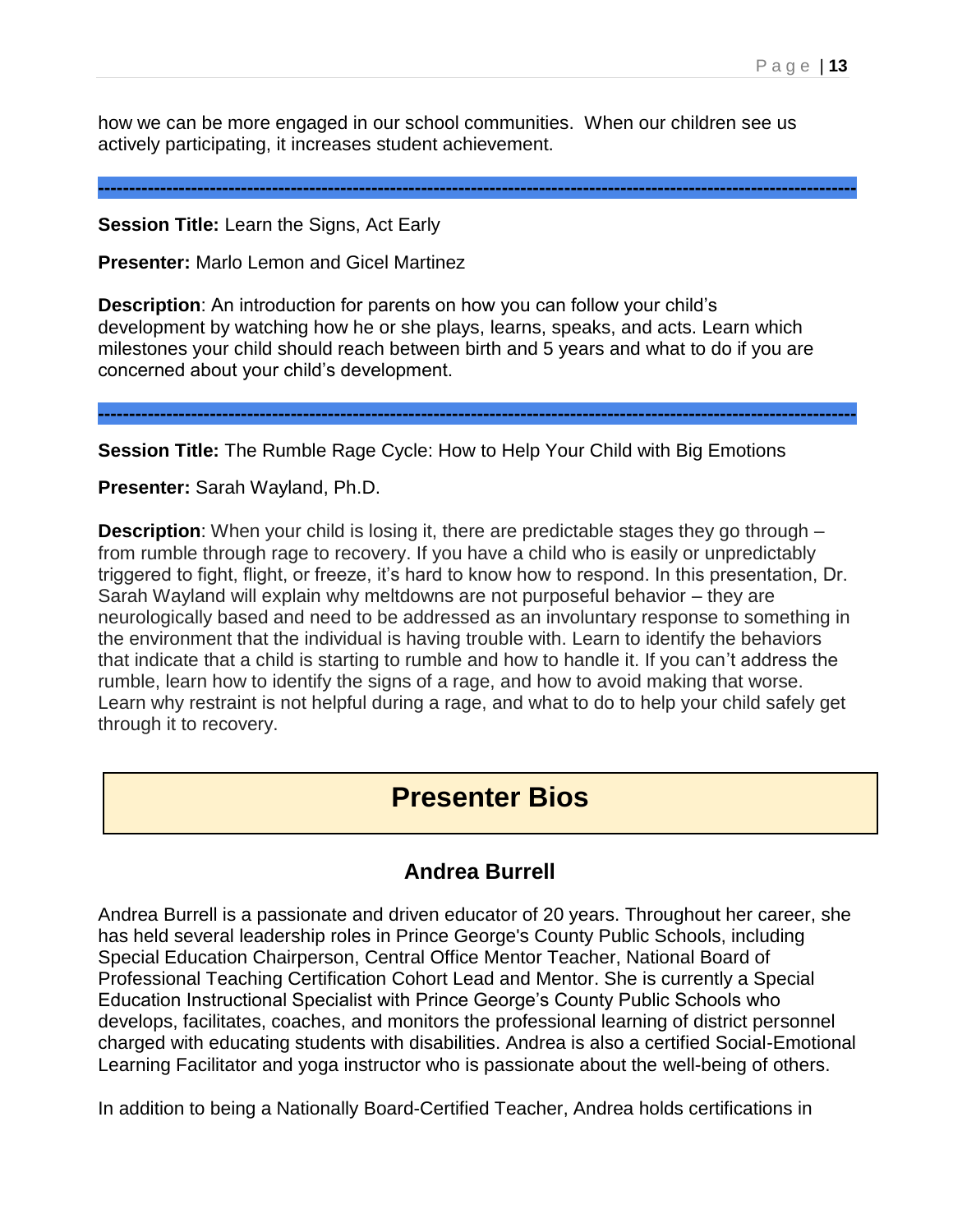special education and school administration. She earned a Bachelor of Science Degree in Special Education from the University of Maryland Eastern Shore and her Master's Degree in Teacher Leadership from George Washington University. Andrea is also a certified Social-Emotional Learning Facilitator and yoga instructor who is passionate about the wellbeing of others. She actively seeks opportunities to embed wellness practices into the professional learning she shares with educators, students, and families.

#### **Colleen Carroll**

Colleen Carroll is a Professional Services Manager at Rethink Ed. She earned her BCBA in 2018 from The Chicago School of Professional Psychology. With her degree and over 20 years of experience, she has held a variety of supervisor roles supporting learners with various disabilities in both public and private settings. Her current role at Rethink provides her the great opportunity to support our partner districts in providing implementation guidance for a variety of Rethink programs, including the SKILLS and Social-Emotional Learning Programs.

#### **Jared Ciner**

Jared is SPIRIT Club's Founder and Director. He is also a lead trainer and is dual certified. "In 2011, I spent a summer in Ethiopia volunteering at the Fregenet Foundation, organizing athletic programs for Ethiopian children from severely impoverished families. This experience helped me realize the positive impact that structured fitness could have on the mental, physical and emotional well-being of those participating. After graduating from the University of Maryland with a BA in Psychology, I received my personal trainer certification from NASM and began working two jobs: one as a fitness trainer at a local gym, and the other as a Support Counselor for adults with disabilities, including autism, Down syndrome and cerebral palsy. In 2012, I founded SPIRIT Club, a fitness organization that provides specialized programs that accommodate people of ALL abilities including those with physical and developmental disabilities."

#### **Kofi Dennis**

Kofi Dennis has been a Master Teaching Artist with the Wolf Trap Institute for Early Learning through the Arts since 1998. As a professional percussionist and storyteller, Kofi provides Arts Integrated classroom residencies and professional development workshops in music and creative drama for early childhood educators both locally, nationally, and internationally. Kofi also conducts an arts integrated program (known as "Baby Artsplay") for infants up to five years, together with their parents at various county libraries and other centers. He is the music teacher at IDEAVENTIONS Academy for Mathematics and Science in Reston, VA. Kofi Dennis is well known as part of the duo, Anansegromma; presenting traditional African music, drums rhythms, and storytelling. He also teaches the traditional djembe drumming and has the unique opportunity of working with juvenile and adult prisoners in area county jails, sharing his talents of storytelling and drum rhythms. Kofi is a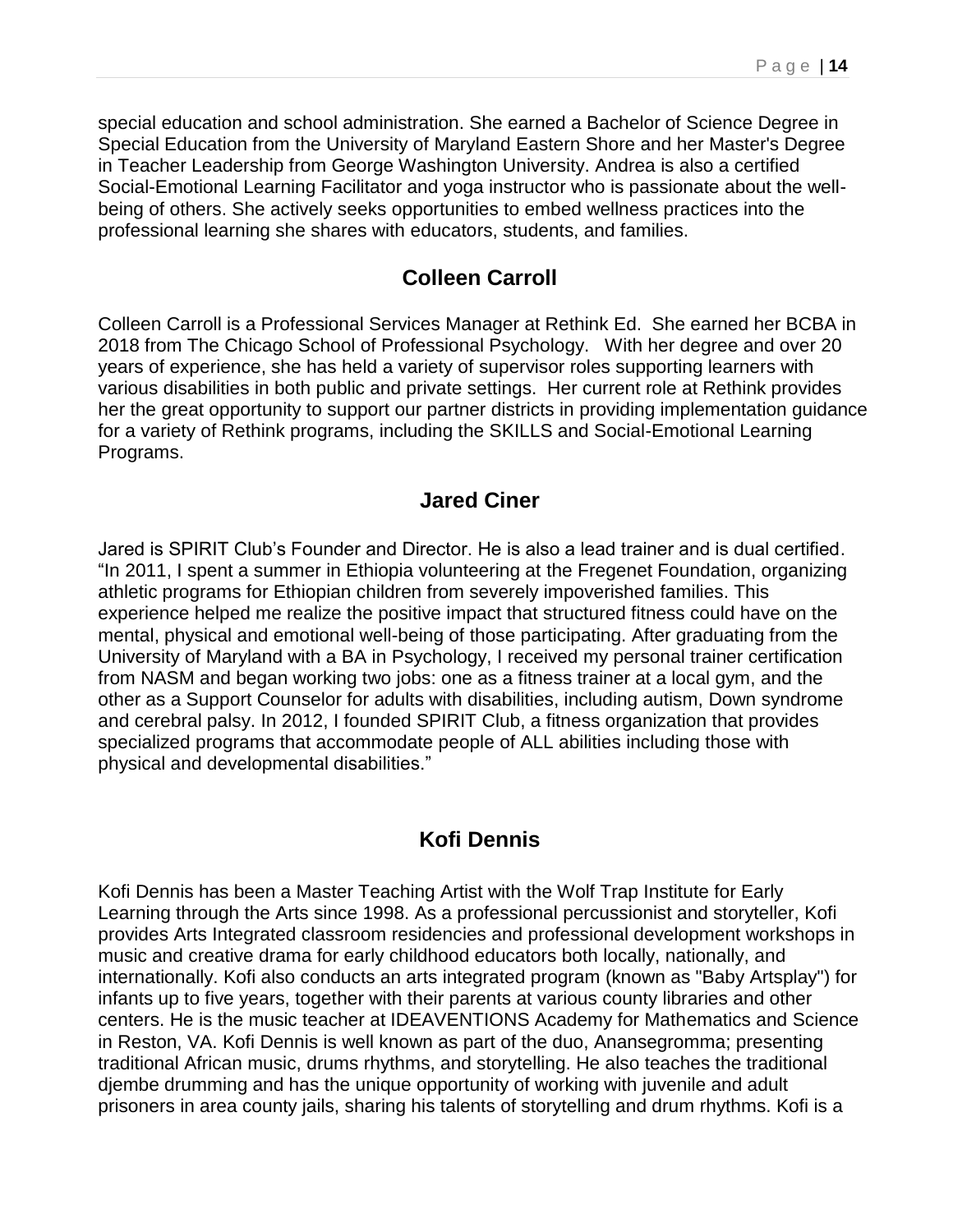graduate of the School of Performing Arts, University of Ghana, and studied early childhood and adolescent education at Komenda College, University of Cape Coast.

#### **Catherine Francoeur**

Catherine Francoeur has been the Prince George's County Public Schools' Professional Librarian since 2004. Her focus is to assist all staff in their educational needs and to promote all of the wonderful resources available through PGCPS and Prince George's County Memorial Library System!

#### **Marcela Garro**

Marcela is one of SPIRIT Club's talented lead trainers. She is dual certified in both fitness and in working with people with disabilities. "I am a Certified Personal Trainer through NASM and I specialize in weight loss, strength & conditioning, and endurance training. I am originally from Costa Rica where I grew up loving soccer and being active. I eventually became a professional soccer player and found my passion for fitness and movement through the sport. I consider exercise to be my 'medicine and happy hour' and I'm happy to share my love of fitness with my clients all while keeping my sessions fun and enjoyable. Outside of the gym you can find me outdoors enjoying nature, eating sushi, or hanging out with my 2 dogs Maui and Peewee."

### **Dr. Jackie Gordon**

Dr. Jacquelyn Gordon has been employed by the Department of Psychological Services, Prince George's County Public Schools for the last 21 years. Throughout her career, Dr. Gordon's special interests have included effective instruction in heterogeneous settings, supporting the emotional and social development of Talented and Gifted Students, and the identification of the most appropriate assessment models for identifying disabilities among minority youth. Dr. Gordon is also a Nationally Certified School Neuropsychologist. In this role, she provides consultation to school teams in translating clinical neuropsychological evaluations into functional educationally relevant interventions.

Dr. Gordon received her Bachelor of Science, Masters of Education, and Doctor of Philosophy Degrees from Howard University. Dr. Gordon has served as the External Evaluator for several of Howard University's National Science Foundation funded-projects, including the *Howard University Interdisciplinary Science Research Experiences for Middle Schools* project. Involvement in projects such as the aforementioned has included development of evaluation methodology, construction of measurement tools, use of statistical theory and tests to determine the extent to which the programs have achieved their predetermined goals and objectives, and development of formative and summative written reports. Dr. Gordon also previously served as adjunct professor at Howard University at different periods between 2006 and 2017. Dr. Gordon has presented locally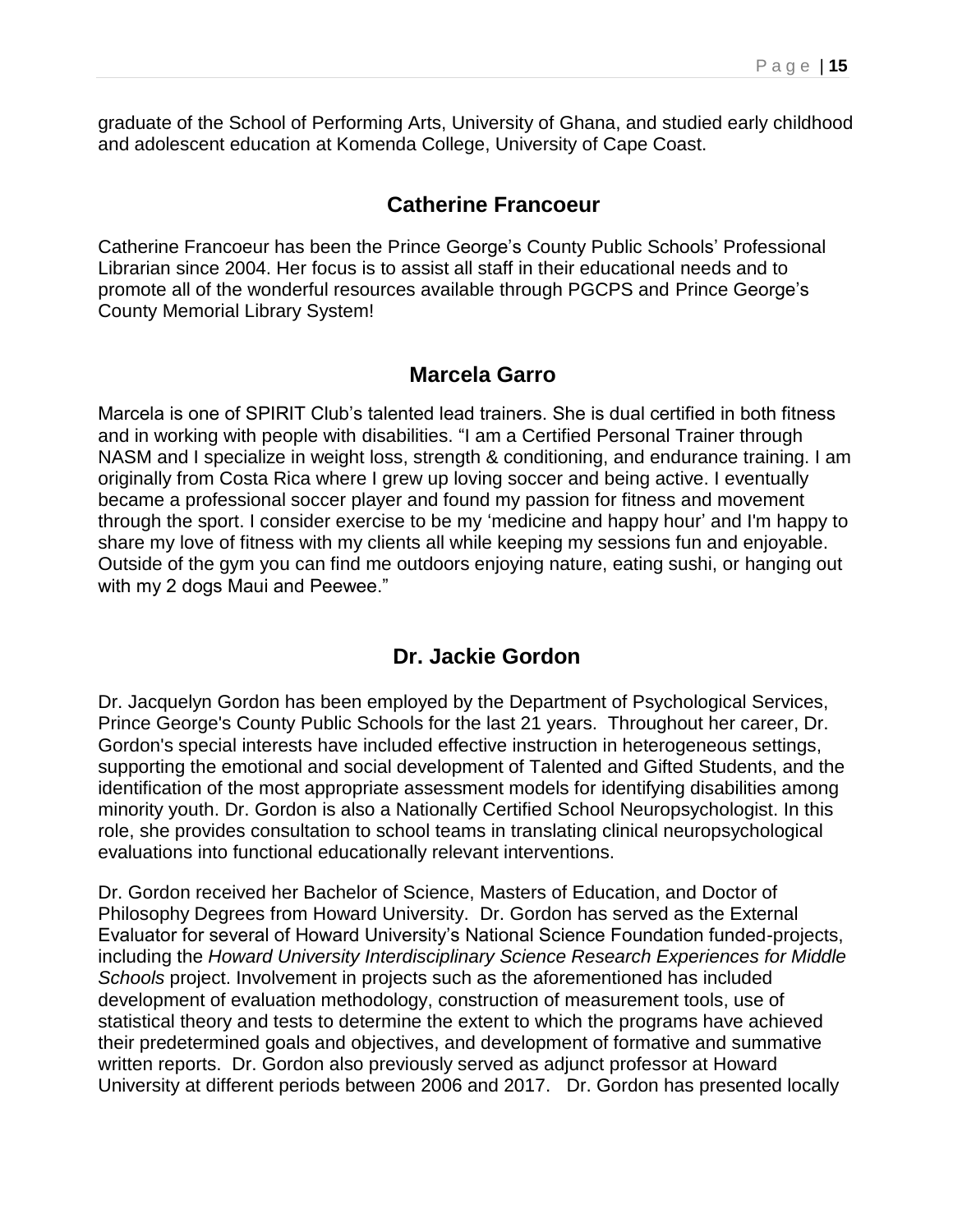and internationally on a range of topics (e.g., autism, learning difficulties) to educators in k-12 institutions as well as higher education, and parent groups.

#### **Ross W. Green, PH.D. (Keynote Speaker)**

Dr. Ross Greene is the originator of the innovative, evidence-based model of intervention called *Collaborative & Proactive Solutions* (CPS) as described in his influential books *The Explosive Child, Lost at School*, *Lost & Found,* and *Raising Human Beings*. He also developed and executive produced the documentary film, *The Kids We Lose*, released in 2018. Dr. Greene served on the faculty at Harvard Medical School for over 20 years, and is now Founding Director of the non-profit *Lives in the Balance* [\(www.livesinthebalance.org\)](http://www.livesinthebalance.org/), which aims to disseminate the CPS model and support caregivers through a vast array of free web-based resources; advocate on behalf of behaviorally challenging kids and their caregivers; and advocate for systemic changes to encourage the use of non-punitive, nonadversarial interventions. He is currently adjunct Professor in the Department of Psychology at Virginia Tech and adjunct Professor in the Faculty of Science at University of Technology Sydney in Australia. Dr. Greene's research has been funded by the Stanley Research Institute, the National Institutes of Mental Health, the U.S. Department of Education, and the Maine Juvenile Justice Advisory Group. He lectures and consults extensively with families, general and special education schools, inpatient psychiatric units, and residential and juvenile detention facilities throughout the world.

## **Dan Habib (Featured Speaker)**

Dan Habib (pronounced "Habeeb") is the creator of the award-winning nationally broadcast documentary films *[Including Samuel](http://www.includingsamuel.com/)*, *[Who Cares About Kelsey?](http://www.whocaresaboutkelsey.com/)*, *[Mr. Connolly Has ALS](http://www.imdb.com/title/tt6805494/?ref_=fn_al_tt_1)*, *[Intelligent Lives,](http://iod.unh.edu/projects/intelligent-lives)* and many other [short films o](http://whocaresaboutkelsey.com/about/the-mini-films)n disability-related topics. Habib is a project director at the University of New Hampshire's Institute on Disability.

Habib's films have been nominated for Emmy awards, translated into 17 languages, and used worldwide to support inclusive education and disability rights.

Before joining UNH in April of 2008, Habib was the photography editor of the *Concord Monitor* (NH). He was twice named the national Photography Editor of the Year and has been a judge of the Pulitzer Prizes. In 2012, Habib received the Champion of Human and Civil Rights Award from the National Education Association, and in 2013, he received the Justice for All Grassroots Award from the American Association of People with Disabilities. Habib delivered a widely viewed TEDx talk titled ["Disabling Segregation"](https://www.youtube.com/watch?v=izkN5vLbnw8) on the benefits of inclusion to students with and without disabilities.

From 2014-2017, Habib served on President Barack Obama's Committee for People with Intellectual Disabilities—a committee that promotes policies and initiatives that support independence and lifelong inclusion of people with intellectual disabilities.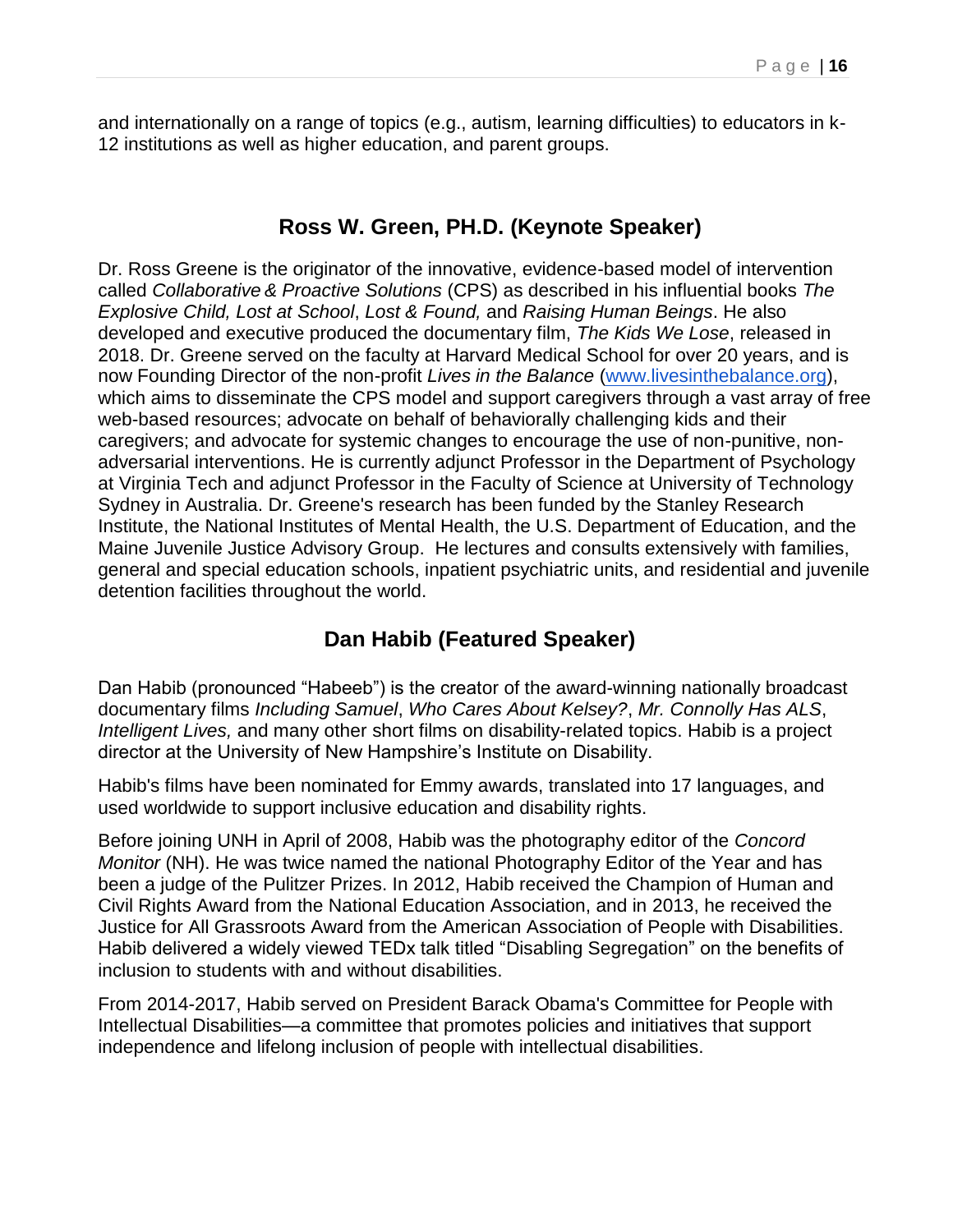#### **Dr. Tarik Harris**

Dr. Tarik Y. Harris Sr. is the Regional School Prevention and Intervention Specialist at the Maryland Center for School Safety (MCSS), an independent agency under the Maryland State Department of Education (MSDE). As the Regional School Prevention and Intervention Specialist, Dr. Harris collaborates, supports and provides technical assistance to local school systems, administrators, Mental Health Coordinators, students, and parents throughout the state of Maryland. Prior to joining MCSS, Dr. Harris was an Educator for over 21 years, serving as a Crisis Intervention Resource Teacher, School Counselor, High School Dean of Students, and Assistant Principal. Dr. Harris is a certified Mental Health First Aid Youth and Adults Trainer, ACE Interface Master Trainer, Maryland Police Training Commission Instructor, and One Love Ambassador.

#### **Pauline Heard-Dunn**

Pauline Herd-Dunn is currently an itinerant teacher in the program for Deaf and Hard of Hearing (DHOH) students. In her 29-year teaching career with PGCPS, she has served in several capacities within the DHOH program, including classroom and resource room teacher at the various levels of instruction.

#### **Jennifer Holloway**

Jennifer Holloway is the Instructional Specialist for Assistive Technology for Prince George's County Public Schools in Prince George's County. In addition, she is also a certified reading specialist, a highly qualified educator, a national presenter, a workshop facilitator, and a professional development trainer.

Jennifer writes assistive technology manuals, plans and procedures for school districts and coordinates and facilitates local, state, and national consortiums/panels and conferences addressing the various needs of assistive technology and universal design for learning.

Jennifer's vision for the future of K-12 education is universal access to 21<sup>st</sup> century tools to create lifelong learners in our global community. Jennifer believes strongly in the principles of Universal Design for Learning (UDL) and the power of assistive technologies to meet the needs of all students.

#### **Dr. Sheila Jackson**

Dr. Jackson joined Prince George's County Public Schools (PGCPS) in 1987, serving as a daily parent volunteer in her children's local public schools. She was hired in 1991 as a Parent Facilitator of the Comer School Development Program (SDP), the nation's longestlasting school reform initiative based at Yale University (since 1968), and the school system's primary model for comprehensive school reform and targeted parent/community engagement 1985-2015.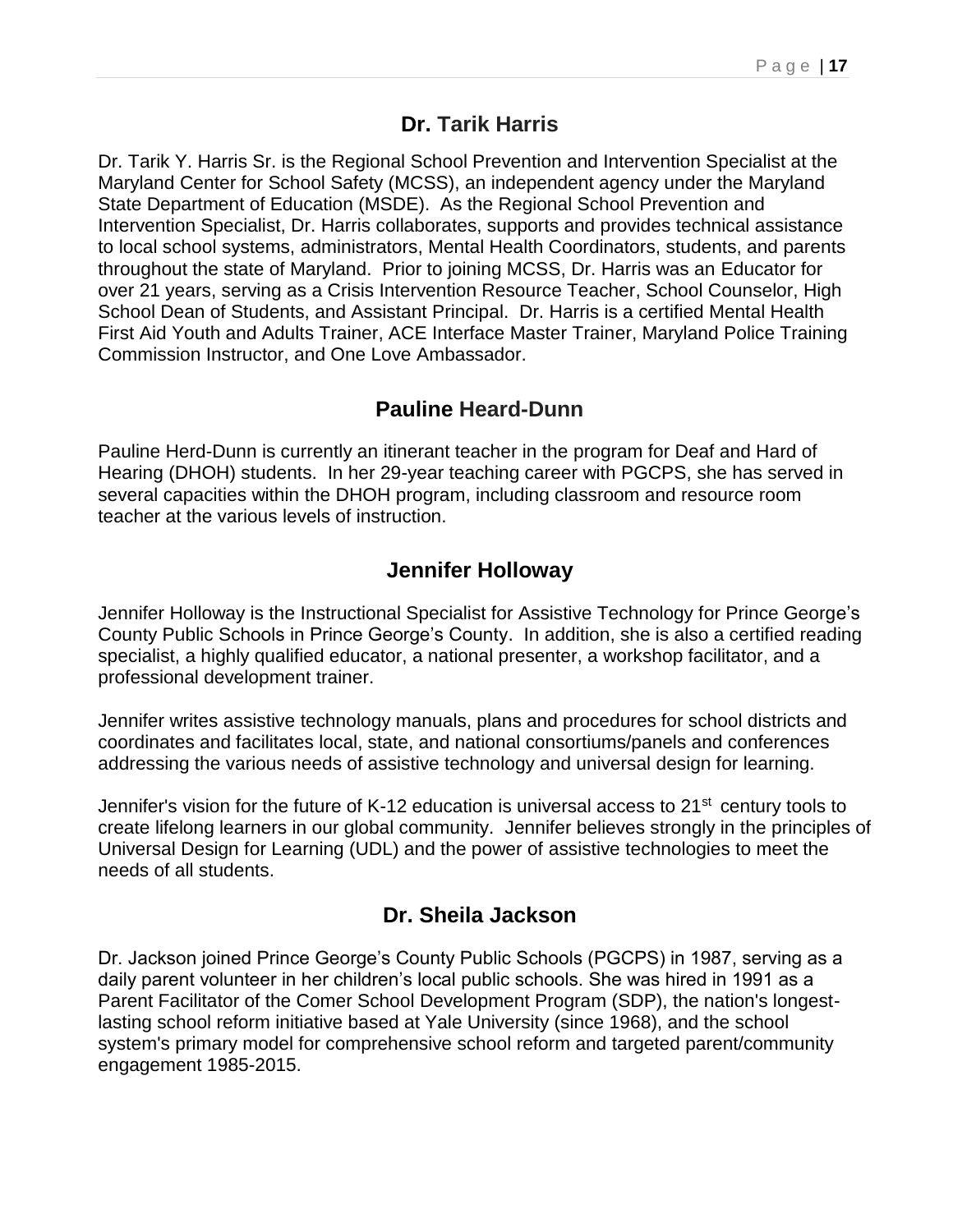Dr. Jackson holds a B.A. from the University of Virginia in Biology and M.S. from McDaniel College (formerly Western Maryland College) in Curriculum, Instruction, Supervision, and Administration. She is certified by the Maryland State Department of Education (MSDE) as an Administrator I and completed her doctoral studies and dissertation focused on Effective Engagement of Middle School Parents and Families to attain her E.D. from the University of Maryland, College Park in May 2016.

Dr. Jackson remains a nationally certified director for the Yale University Child Study Center's Comer SDP Regional Professional Development and Training Center in Prince George's County, in existence since 1994. As a member of Yale University's National Faculty for Comer SDP, she coaches SDP implementation in districts across the United States. She is a highly sought-after local and national consultant on parental engagement, personal development, professional development, team and relationship development, collaborative coaching, collaborative planning, school reform, cultural valuing, community development, and child and adolescent growth and development.

### **Marlo Lemon**

Marlo received her Bachelors of Science degree from Coppin State University and Masters of Teaching and Administration from Loyola University. As an adjunct professor, she teaches the "Working with Families of Students with Disabilities" course at Towson University. In her most recent position, she served as a Parent Coordinator for Baltimore County Schools - Birth to Five Office. In this position, she encouraged, empowered, and gave support to families of children with disabilities. As a Professional Development Facilitator, she has trained and mentored teachers on literacy for Johns Hopkins University and Howard County Public Schools. In her position as Educational Specialist for the Maryland State Department of Education, she worked in Title I schools, early childhood, and special education. She is thankful for her years of teaching for Baltimore City and Baltimore County Public School Systems because it allowed her to impact so many children and families. She is a relationship builder and believes ALL children can achieve. However, she is most proud of her role as a wife for over 20 years and mother of her three children, one who has autism and another with learning disabilities.

### **Dr. Jennifer Love**

Dr. Jennifer Love currently serves as the Supervisor of Language Access and Engagement in the Office of Interpreting and Translation in Prince George's County Public Schools. She is proud to have worked for 18 years in the school system, having been born and raised in Prince George's County. She earned undergraduate and graduate degrees in education and language acquisition from Wake Forest University. Her journey in education has included serving in various instructional and leadership roles in which she has connected with staff, motivated students, and opened doors to family engagement, especially within the international community. Dr. Love currently leads a dedicated team of interpreters and has instituted a full-time translation unit, in order to effectively facilitate language access resources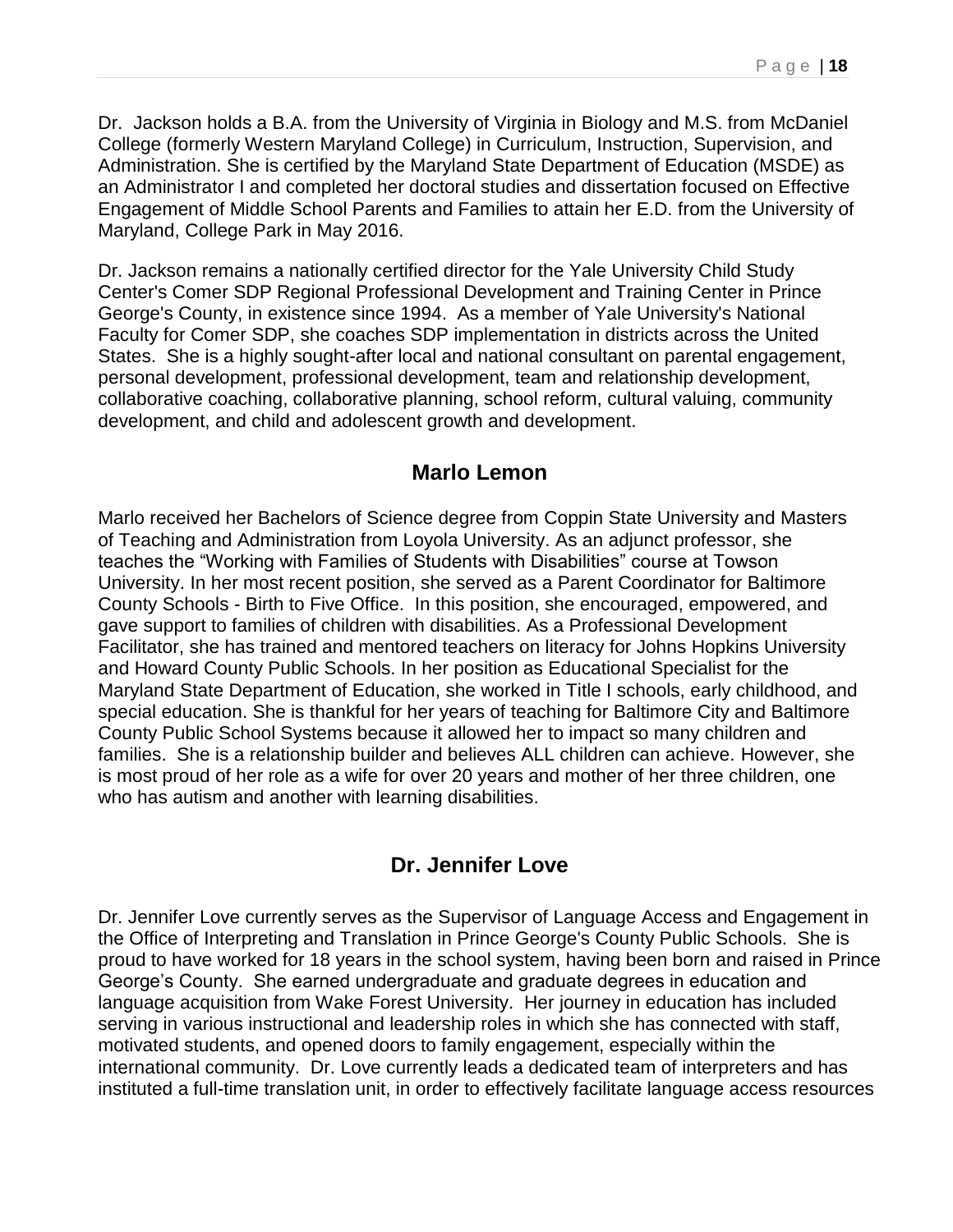for over 55,000 families across the school district. Both locally and nationally, Dr. Love is a respected author, presenter, and consultant on effective practices in language access and English learner family engagement and is committed to authentic engagement and learning opportunities to positively impact student achievement. One of the initiatives that she developed in Prince George's County was recognized by the former White House Initiative for Educational Excellence for Hispanics as a national *Bright Spot in Hispanic Education.* 

Dedicated to elevating family engagement, Dr. Love served on the core team with the Maryland State Department of Education to create Maryland's first PreK-12 Family Engagement Framework. Her passion is education and engagement equity, and she has been a visionary and esteemed leader in the field, having served for six years as President of the Maryland English Language Learner Family Involvement Network (MELLFIN) and currently serving on multiple state and regional advisory councils. She earned a Doctor of Education in Culturally and Linguistically Responsive Educational Leadership in Special Education as part of a grant cohort of the U.S. Department of Education, Office of Special Education. Dr. Love enjoys travel, and treasures time spent with her loving husband and amazing sons, learning and growing around the world!

#### **Gicel Martinez**

Gicel has been supporting underserved and diverse communities in a variety of roles for several years. For the past ten years, she has worked as a Para Educator with Special Education students in Prince George's County. Gicel is currently working on her undergraduate degree in social work and brings her expertise and passion to Parents Place of Maryland as a fluent Spanish speaker to serve Maryland's Latinx population. As a parent of a young child on the autism spectrum, she understands first-hand what bilingual families' experience. Gicel lives in Prince George's County with her husband and her two sons.

#### **Robert Parkinson**

Robert Parkinson (M.Ed. - Mathematics Education, MA - Deaf Education) - An educator of the Deaf and Hard of Hearing for more than 20 years, Robert has worked in high schools in Jamaica, South Carolina, the District of Columbia, and Maryland. At the Model Secondary School for the Deaf, he served at the helm of the STEAM program in an administrative capacity. His is of the belief that all students can attain their fullest potential if provided the opportunities to thrive in a language-rich environment that both recognizes and embraces their uniqueness.

## **MaryAnn Pickering**

Mary Ann White-Pickering is a Deaf Para-Educator who has worked with the PGCPS Deaf and Hard of Hearing program since 1992. Maryann has supported students with academic and language development skills. She is excited to share her experience with conference participants. Being a third-generation deaf adult, Maryann has seen the benefits of access to language at an early age. With deaf, deafened and hard of hearing family members on both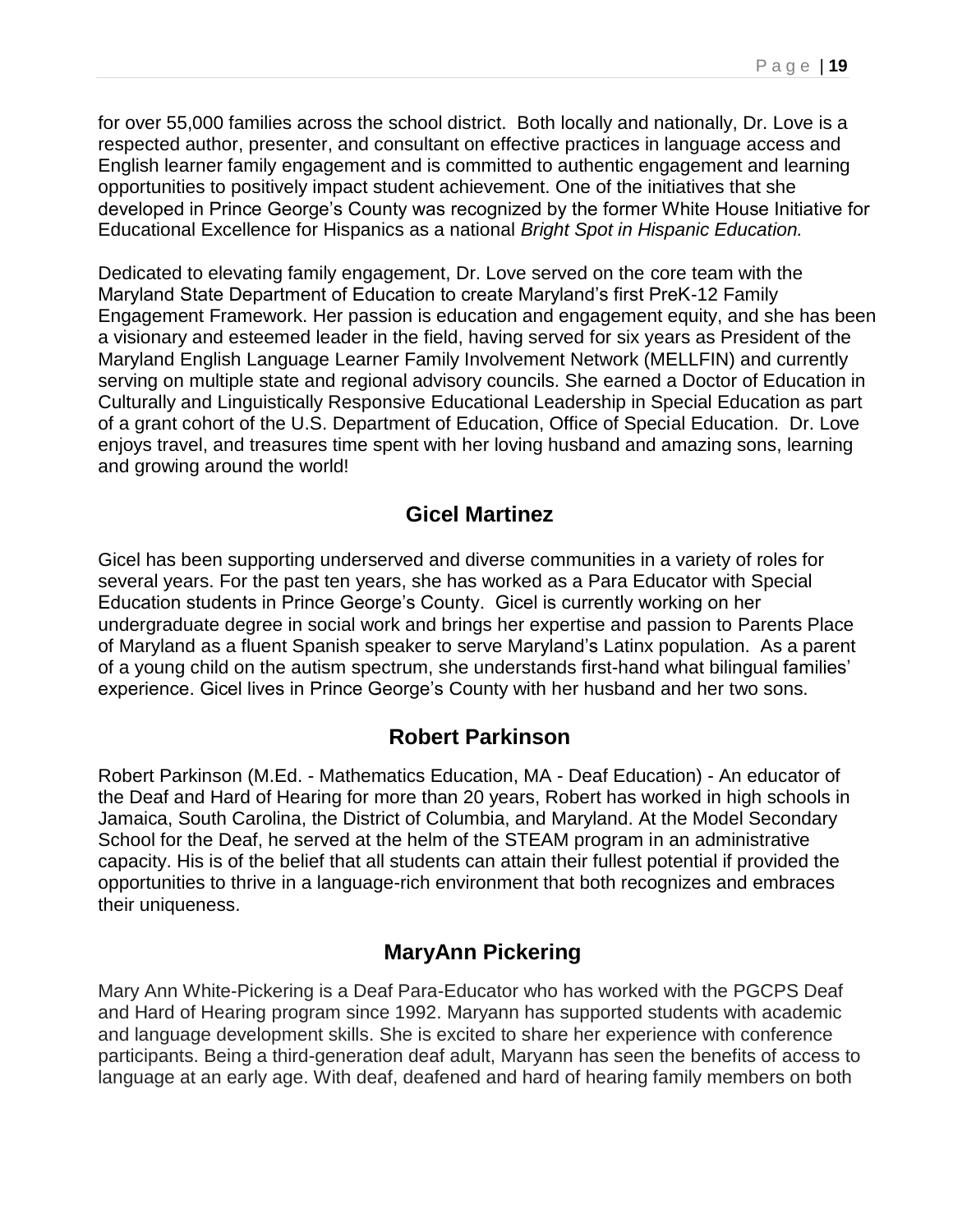sides of her family, Mary Ann believes effective communication is the foundation for children's success in school and life!

### **Brittany Pinkney**

Brittany Pinkney is a nationally certified school psychologist with Prince George's County Public Schools. She resides in Maryland with her two daughters, Laila & Olivia. Ms. Pinkney earned her undergraduate degree in Psychology and her master's degree and certificate of advanced study in School Psychology from Towson University. She currently provides academic and behavioral support to over one hundred children with autism at her assigned school. She also provides consultation services to her school team to ensure that the most effective practices are being implemented for her students.

### **Dr. Paula Schauer**

Dr. Paula Schauer joined PGCPS as the Instructional Specialist for Audiology in 2017. She has over 30 years of experience as a pediatric and educational audiologist and worked for 10 years as a Clinical Assistant Professor at the University of Maryland College Park. As a member of both the Department of Special Education Programs and Services and the Deaf and Hard of Hearing leadership teams, she has shared tools to promote student and parent engagement, and supported initiatives to promote students' communication skills and accessibility to the curriculum.

### **Scott Showalter**

Scott Showalter, Ed.S., is a conscientious and team-oriented leader who serves as the Mental Health Coordinator for PGCPS. He is also a national award-winning school psychologist who received his undergraduate degree from the University of Michigan and graduate degree from the University of Kansas. In 2016, he was one of two people across the nation honored by the National Association of School Psychologists for his advocacy efforts to improve education and mental health services for children, youth, and their families. Mr. Showalter provides oversight of over 60 mental health clinicians who address the mental health needs of students in over 90 schools. During his career, he has conducted more than 200 workshops, coordinated the school system's crisis team during over 200 crises, headed the development of several school system administrative procedures, led many parent support groups, and taught courses designed for various school professionals.

### **Laura K. Sibbald**

Laura K. Sibbald, M.A., CCC-SLP is a nationally certified speech-language pathologist who has extensive experience supporting the social-emotional and pragmatic language needs of students and families within the Washington, D.C. metropolitan region. Laura graduated from George Washington University in 2011 with a Master's in Speech-Language Pathology. In order to further support student growth and achievement, Laura earned additional certifications in Relationship Development Intervention (RDI), and Educational Leadership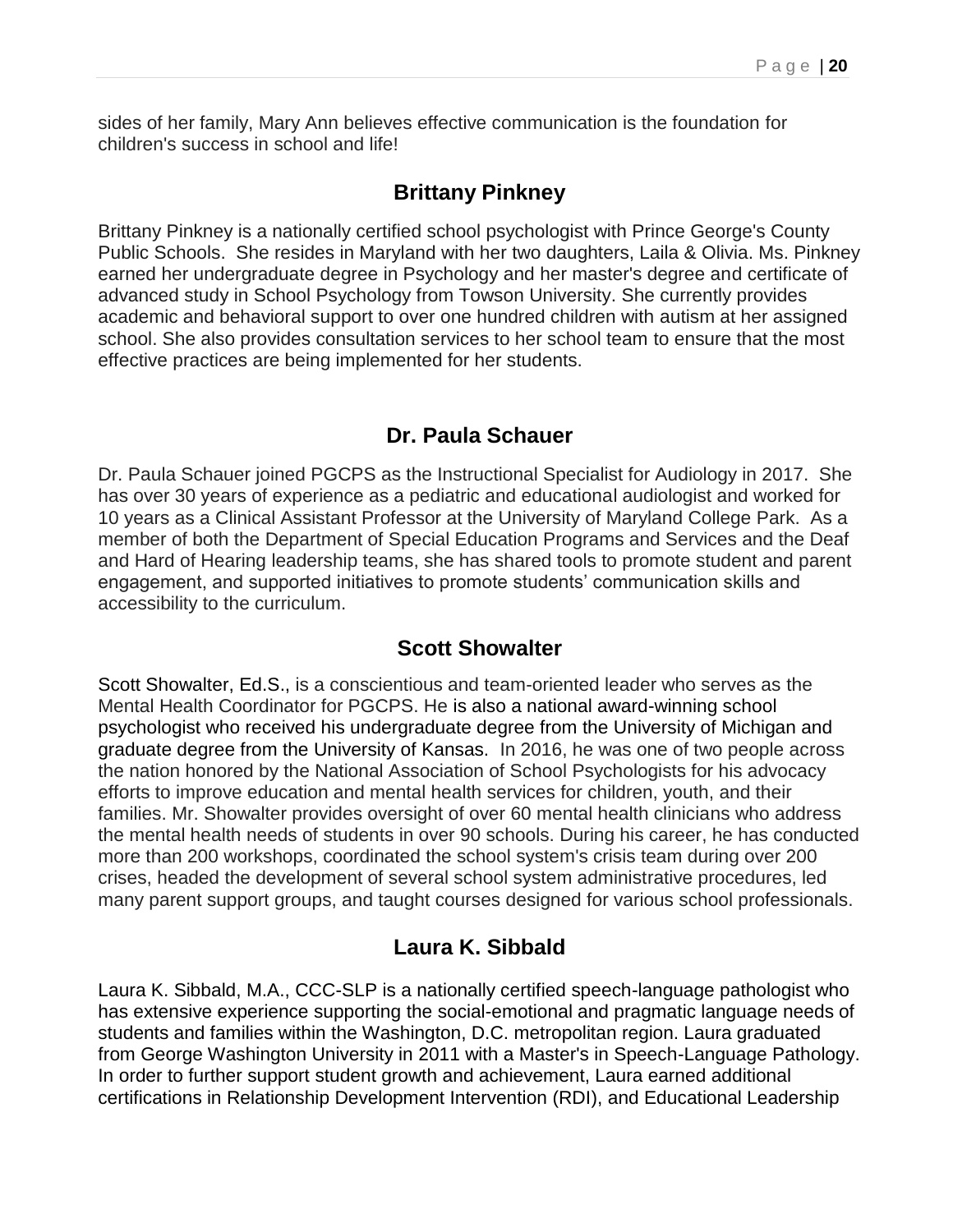and Supervision. Laura co-authored both the Trauma-Informed Social-Emotional Toolbox and the Parenting Toolbox focused on developing problem-solving pathways and building resilience in children and families. Laura serves as a member of the Multicultural Affairs Committee of the Maryland Speech-Language and Hearing Association, focusing on community engagement to promote understanding of diverse communicators. She has developed and implemented a variety of professional learning opportunities surrounding social-emotional competence at the local, state, and national level, including being an expert panelist at the 2020 Parenting Autism Summit.

#### **Terlene D. Terry-Todd**

Terlene D. Terry-Todd is currently a Master Teaching Artist for the Wolf Trap Institute for Early Learning through the Arts, the founding artistic director for the Reston Institute for the Arts. She is a certified dance and Adapted Physical Education specialist for Fairfax County Public Schools, national presenter on dance education and a free-lance performing arts consultant and choreographer and CEO of Ms. T Productions. She has been a dancer, actor, choreographer, and professional teaching artist for over 35 years. Mrs. Terry-Todd holds an undergraduate degree in Physical Education from Hampton University, an MS in Curriculum and Instruction from the University of Northern Colorado, Greeley, and a MA in Dance History and Choreography from American University. Terry-Todd is a national and international presenter of workshops, masterclasses, and teacher professional development training workshops. She has developed creative programs for students of all abilities and disabilities for more than 35 years. Terry-Todd has received numerous awards and accolades for her choreography, contributions to the arts, and her work with special needs children. She has designed and implemented numerous dance education programs for private and public schools and has received support grants to sustain these endeavors. Terry-Todd has served on the faculties of both Howard University and American University and has been appointed to, among others, the Virginia State Commission on the Arts Advisory Panel. Ms. Terry-Todd, a strong advocate of wellness and fitness, has created the 'healthy choice stories' series for children. This series uses storytelling as a way to convey the importance of preventing obesity and promoting good nutrition and fitness. Her first book of the series is titled, "SWEETIE'S HEALTHY START."

#### **Takisha Ubiera**

Takisha Ubiera is currently a Resource Support Teacher for the Office of Instructional Support Assessments and Accountability, a subdivision of the Department of Special Education, in Prince George's County, Maryland. Along with her fellow team members, Takisha helps develop and conduct professional learning opportunities for educators related to research-based interventions and educational assessments. From 2006 through 2018, she served as Special Education Resource Teacher at Magnolia Elementary and Yorktown Elementary. Takisha was also the Special Education Chairperson for several years while at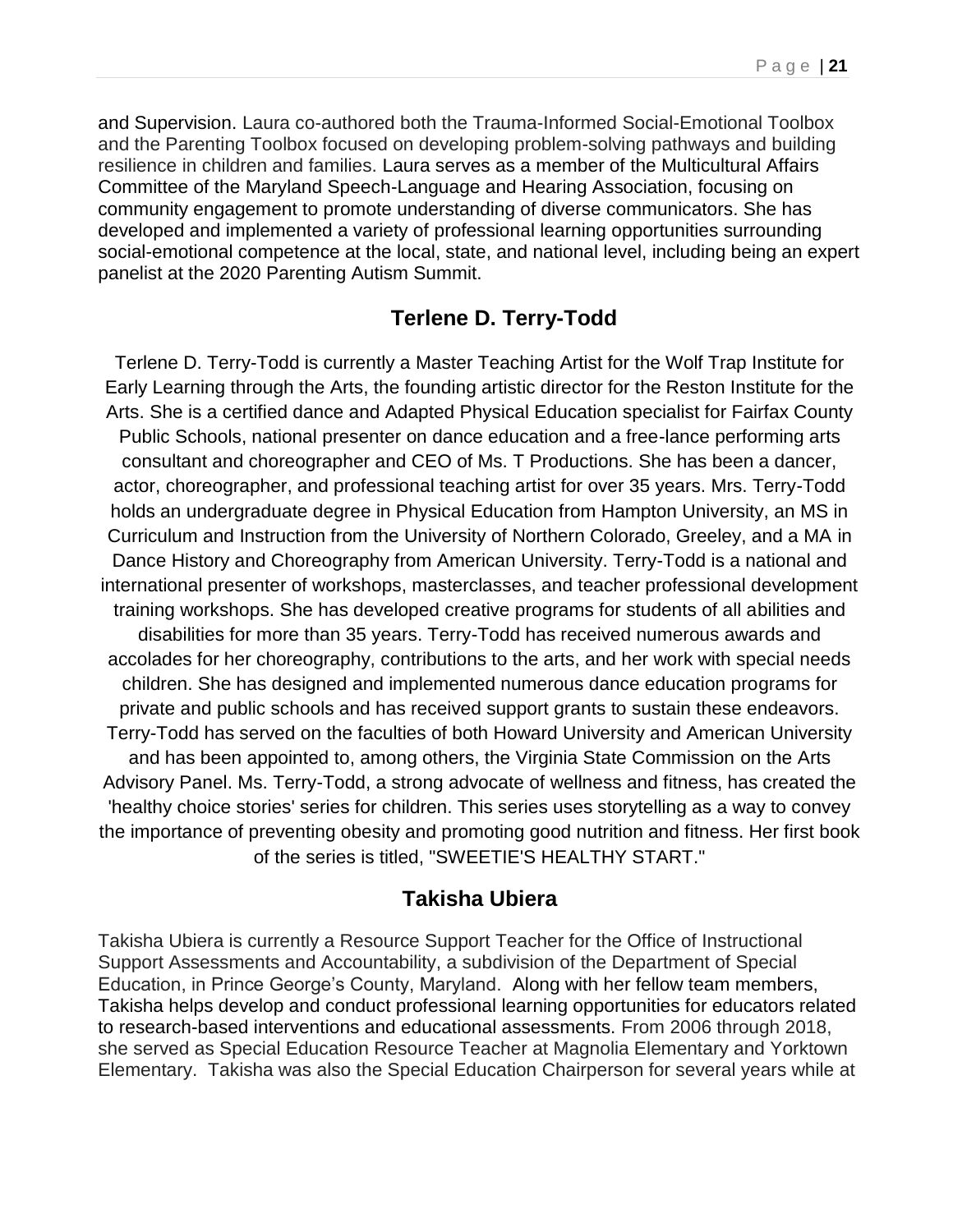Yorktown Elementary. She always tells others that she became a teacher by default because she intended to become a school psychologist.

In May 2006, she graduated with honors from Delaware State University (B.S. in Psychology). She earned her certification in Special Education in 2008. In May 2017, she graduated from Loyola University with a Master's of Education in Literacy and a certification as a Reading Specialist. In a few weeks, Takisha will obtain her Administration 1 certification. Takisha is extremely passionate about honing her craft to help struggling readers become "proficient and advanced" in reading. In February 2020, Takisha was selected as a presenter for the Learning Disability Association (LDA) Conference where she presented about Universal Design for Learning.

### **Dr. Sarah Wayland**

Dr. Wayland has a Ph.D. in Cognitive Psychology is a Certified RDI (Relationship Development Intervention) consultant, and a Special Needs Care Navigator. Dr. Wayland founded her company, Guiding Exceptional Parents, to help parents learn how to confidently and effectively help their children with ADHD, autism, learning disabilities, and other brainbased differences at home, at school, and in the community. She has been deeply involved with disability support organizations including The Arc, the Parents Place of Maryland, the Special Education Citizens' Advisory Committee in both Prince George's County and in the State of Maryland. In addition to hosting trainings, lecturing, and working with individual clients, Sarah is co-host of the online Parenting Autism Summit, and co-editor of the book "Technology Tools for Students with Autism". You can learn more at [www.guidingexceptionalparents.com.](http://www.guidingexceptionalparents.com/)

#### **Maya Yamada**

Maya Yamada, an oral deaf woman, who uses sign language and spoken language to communicate, began her career as a Teacher of the Deaf at Eleanor Roosevelt H.S in 1996 and has been teaching for 25 years. She is passionate about bringing healing, support, and solutions to parents who have deaf or hard of hearing children. Maya Yamada is the mother of an 8-year-old who has a progressive hearing loss. During her free time, she volunteers to teach American Sign Language (ASL) and provides support to parents of deaf and hard of hearing children in the evenings.